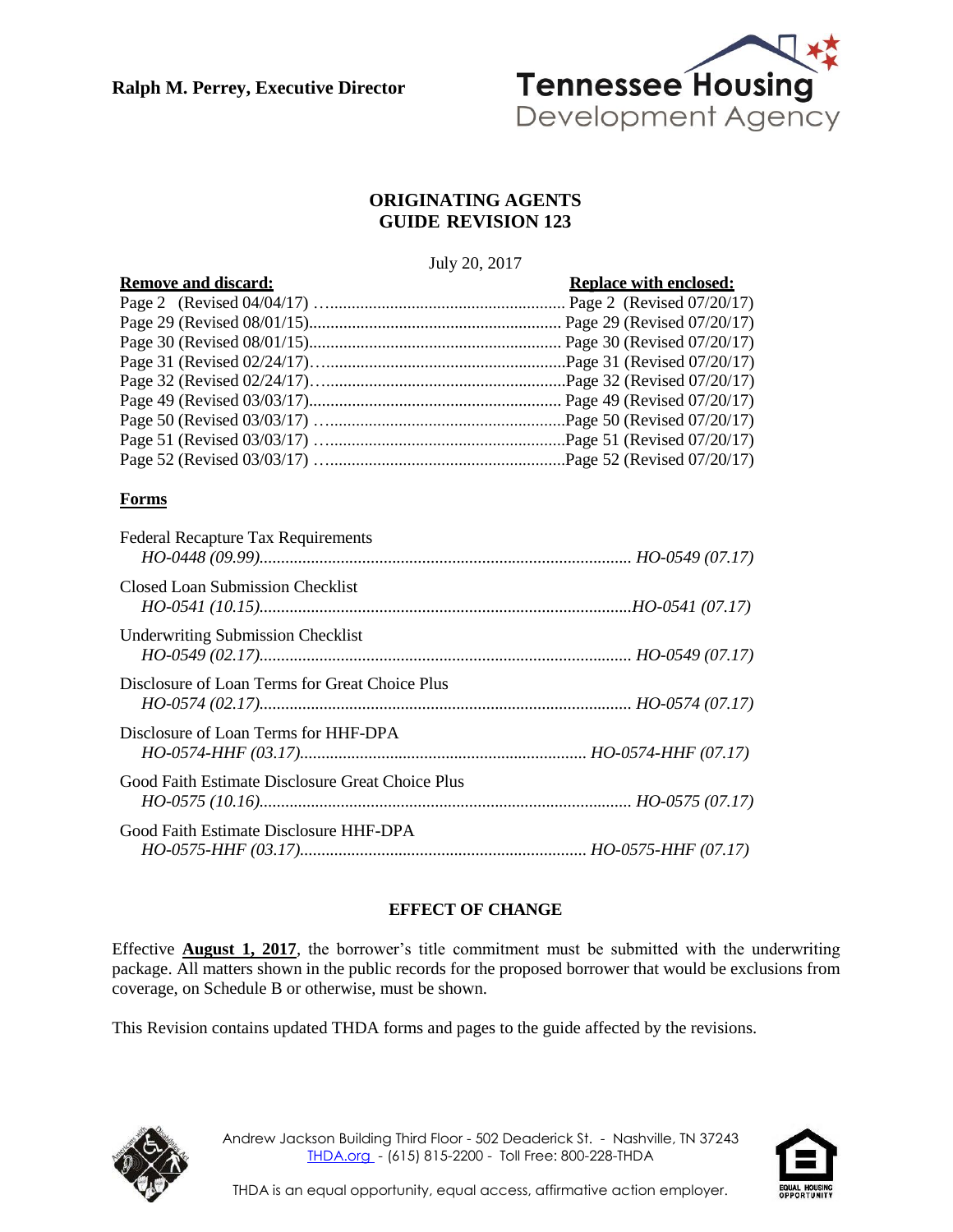

# **Originating Agents Guide**

# JANUARY 2014

Latest Revision: 07/20/17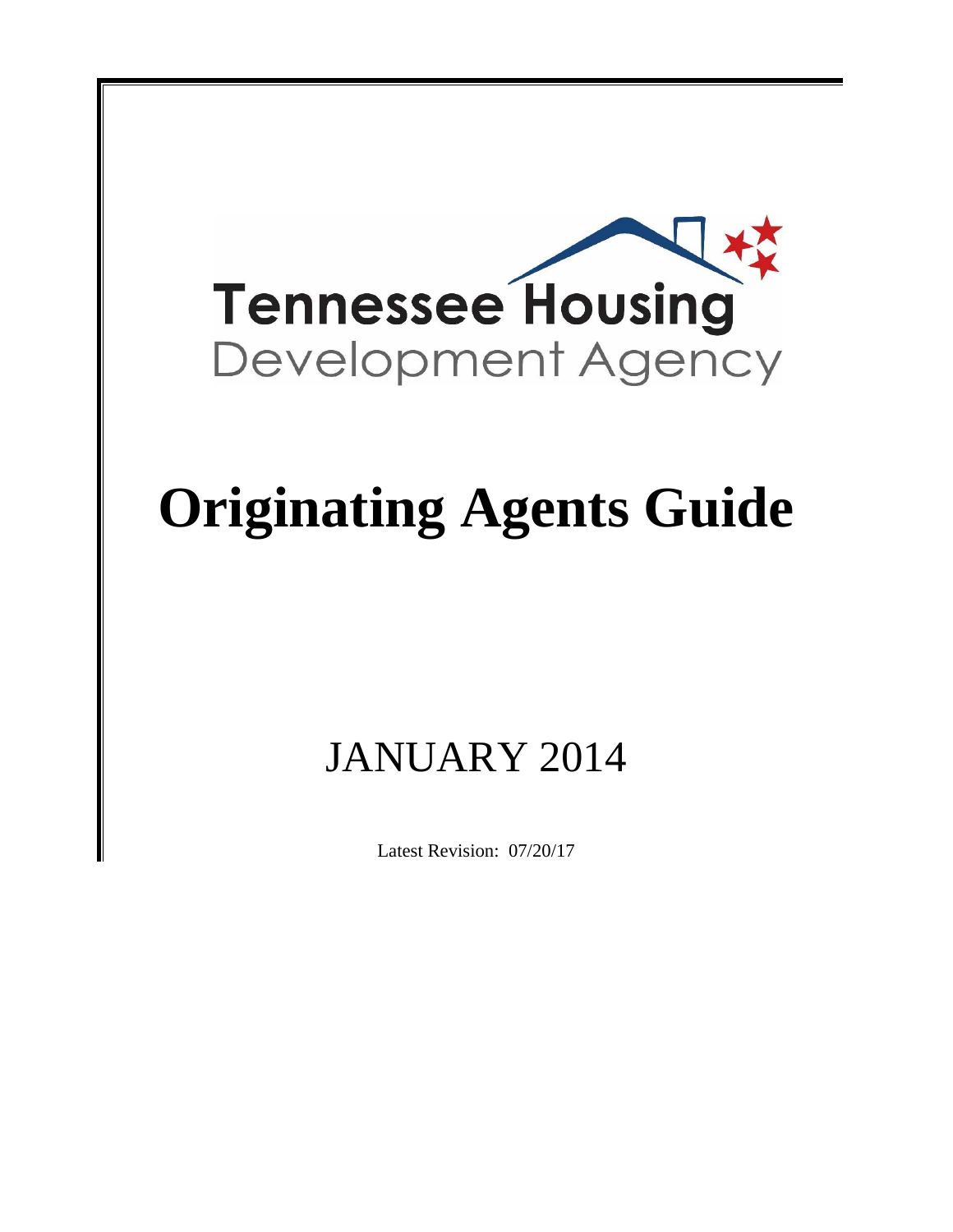| Fax (24 hours a day, 7 days a week)  615-564-2881 |  |
|---------------------------------------------------|--|

| Staff                                                                | Telephone    | <b>Email Address</b> |
|----------------------------------------------------------------------|--------------|----------------------|
| Lindsay Hall, Chief Administrative Officer of Single Family Programs | 615-815-2080 | lhall@thda.org       |
| Rhonda Ronnow, Director of Loan Operations, Single Family Programs   | 615-815-2111 | rronnow@thda.org     |
| Nancy Herndon, Assistant to Director of Loan Operations              | 615-815-2101 | nherndon@thda.org    |
| Rhonda Ellis, Mortgage Loan Specialist, Processing                   | 615-815-2103 | rellis@thda.org      |
| Terry Benier, Mortgage Loan Specialist, MCC Program                  | 615-815-2048 | tbenier@thda.org     |
| Langston Glass, Program Development Coordinator                      | 615-815-2101 | lglass@thda.org      |
| Sarah Sisler, Mortgage Underwriting Manager                          | 615-815-2073 | ssisler@thda.org     |
| Pam Norris, Underwriter                                              | 615-815-2087 | pnorris@thda.org     |
| Tammy Walker, Underwriter                                            | 615-815-2091 | twalker@thda.org     |
| Lynne Walls, Underwriter                                             | 615-815-2089 | lwalls@thda.org      |
| Sandy Kist, Underwriter                                              | 615-815-2092 | skist@thda.org       |
| Chuck Pickering, Closing Manager                                     | 615-815-2086 | cpickering@thda.org  |
| Caroline Rhodes, Mortgage Loan Specialist, Closing                   | 615-815-2098 | crhodes@thda.org     |
| Debbie Couch, Mortgage Loan Specialist, Closing                      | 615-815-2096 | dcouch@thda.org      |
| Nick Lee, Mortgage Loan Specialist, Closing                          | 615-815-2083 | nlee@thda.org        |
| Justin Hodge, Mortgage Loan Specialist, Closing                      | 615-815-2084 | jhodge@thda.org      |
| Jayna Johnson, Homebuyer Education Manager                           | 615-815-2019 | jjohnson@thda.org    |
| Donna Neal, Homebuyer Education Coordinator                          | 615-815-2085 | dneal@thda.org       |
| Jillian Ford, Homebuyer Education Specialist                         | 615-815-2228 | jford@thda.org       |
| Josh McKinney, HUD Housing Education Counseling Coordinator-East TN  | 615-815-2137 | jmckinney@thda.org   |
| Kendra Love, HUD Housing Education Counseling Coordinator-West TN    | 615-815-2138 | klove@thda.org       |
| Debbie Reeves, Real Estate Industry Advisor                          | 626-815-2152 | dreeves@thda.org     |
| Darrell Robertson, Mortgage Industry Advisor                         | 615-815-2077 | drobertson@thda.org  |
| Toumie Parrot, Customer Account Manager Middle Tennessee             | 615-815-2122 | tparrot@thda.org     |
| Lydia Smith, Customer Account Manager West Tennessee                 | 615-815-2095 | lsmith@thda.org      |
| Rebekah Bicknell, Customer Account Manager East Tennessee            | 615-815-2121 | rbicknell@thda.org   |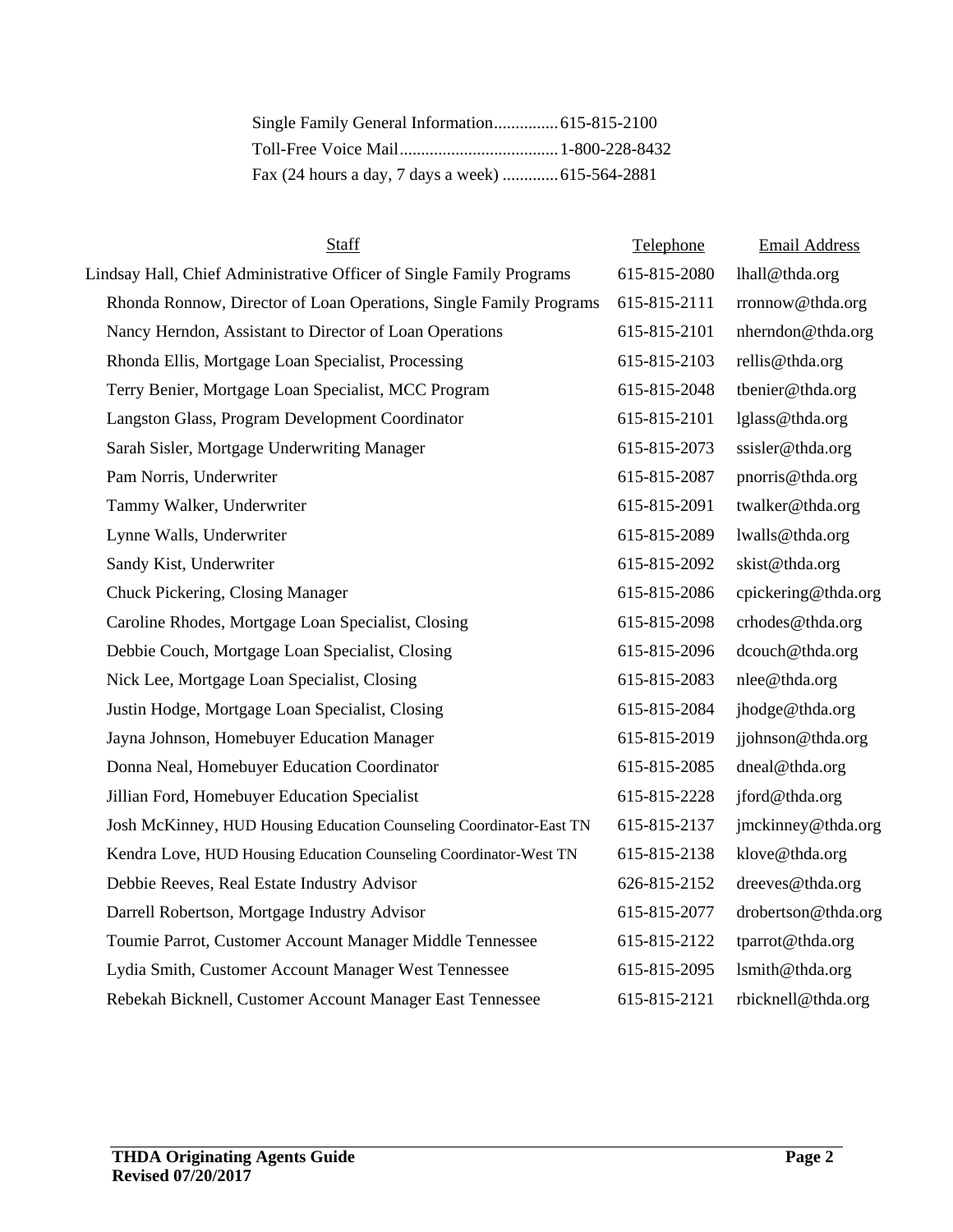# **SECTION 6: SUBMITTING AN APPLICATION FILE TO THDA**

# **6.1 OVERVIEW**

Originating Agents must present accurate and complete information with each application file. Information withheld or misrepresented may void a Commitment or if discovered subsequent to loan closing, could result in a requirement for repurchase of the loan. Should the Originating Agent become aware prior to closing that either the household composition first proposed, and/or the household income first proposed has changed or will change prior to closing, THDA must be notified immediately and updated loan documentation must be submitted.

The application file as submitted to THDA, must have all documentation being submitted in the order shown on the THDA Underwriting Submission Checklist.

#### **6.2 REQUIRED DOCUMENTS**

#### **A. Underwriting Submission Checklist**

Include this form with each application file submitted to THDA for underwriting. See Section 9. If the borrower(s) is applying for the Great Choice Plus loan in conjunction with their application for a Great Choice loan, both blocks under Program Type must be checked.

#### **B. Buyer Profile**

A completed Buyer Profile must be included in the application file when submitted for THDA underwriting. See Section 9 for instructions.

# **C. Application Affidavit**

The original executed and notarized Application Affidavit must be uploaded as part of the loan submission package. The Application Affidavit must be signed by each loan applicant. Married applicants must both sign the Application Affidavit and meet first-time homebuyer eligibility requirements, even if a non-qualifying applicant or spouse is involved.

#### **D. Veteran Exemption Application Affidavit**

The original executed and notarized Veteran Exemption Application Affidavit must be received as part of the loan submission package if the veteran is applying under the exception to the three year requirement. Married veteran applicants must both sign the Veteran Exemption Application Affidavit and the veteran's spouse does not have to meet the three year requirement.

#### **E. Seller Affidavit**

The seller of the property must execute a Seller Affidavit for each application file submitted to THDA. The original Seller Affidavit must be retained by the lender. See Section 9 for additional information.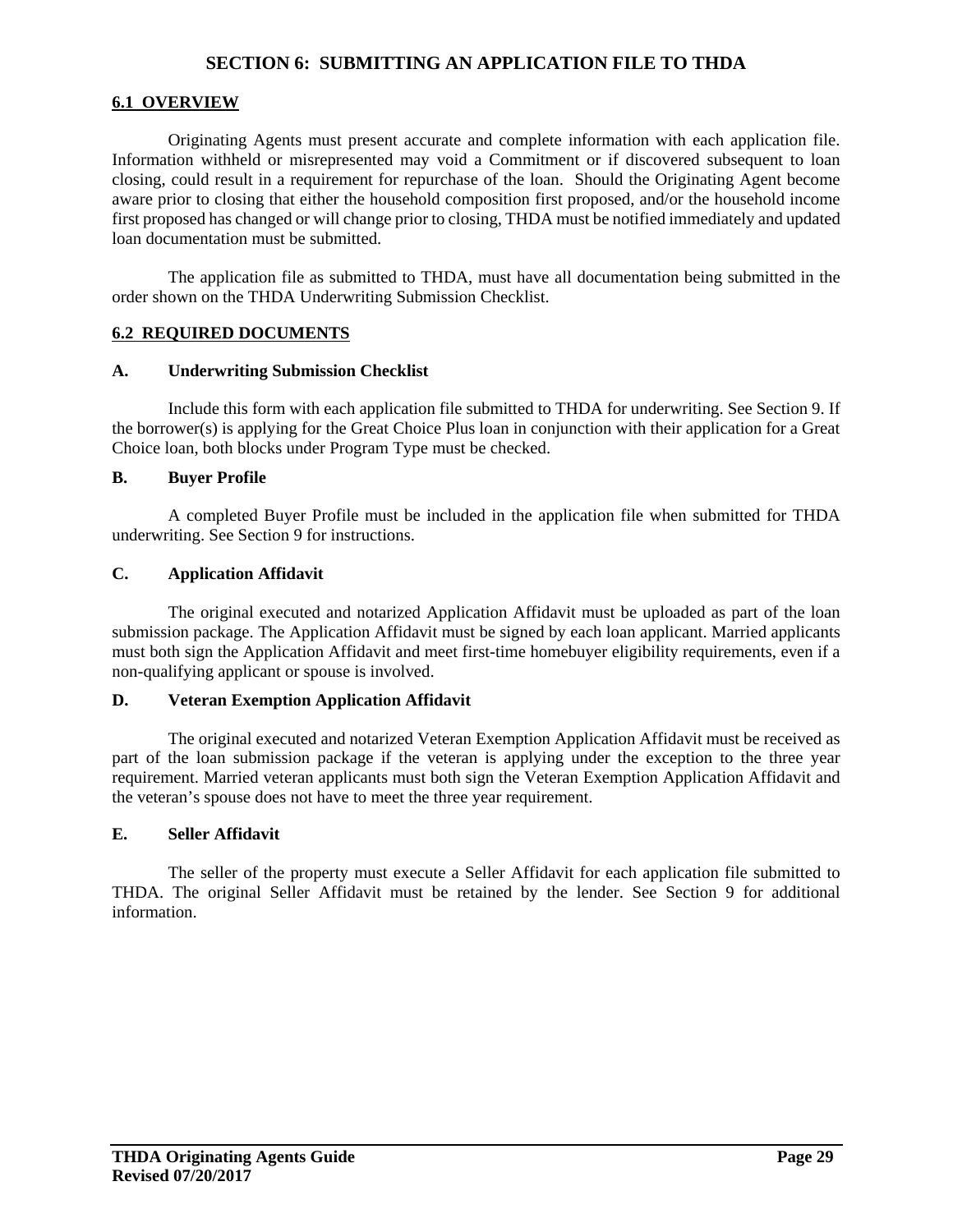# **F. Tax Returns**

Copies of signed and dated Federal Income Tax Returns, including W-2's, for the most recent tax year for the Applicant(s) and/or any non-qualifying spouse must be included in the initial application file. A Federal Income Tax Return also must be included in the initial application file for any household member 18 years or older who is required to file a Federal Income Tax Return.

If an Applicant or other household member 18 years of age or older cannot provide a copy of their most recent Federal Income Tax Return, they must obtain an IRS Tax Transcript or IRS Letter 1722, which are available from the IRS office where the tax return was filed. The Tax Transcript must be signed and dated by the tax payer. Transcripts may be ordered by using IRS Form 4506. If an Applicant or household member was not required to file a Federal Income Tax Return, provide a signed and dated statement specifying why they were not required to file.

THDA, at its sole discretion, may require the most recent three years Federal Income Tax Returns if there is any indication in the loan file of prior homeownership.

# **G. Notice To Applicants Federal Recapture Requirements**

This THDA disclosure is required for all loan types and must be signed at the time of application. Include the signed original in the application file. Furnish the Applicant a copy of the signed original.

# **H. Grants/Downpayment Assistance Approval Letters**

If the Applicant expects to receive a grant or downpayment assistance from an entity other than THDA to facilitate the purchase of the property, include an approval/award letter from the granting organization indicating the type of assistance and the approved amount in the application file. The granting entity must be approved by the insured or guarantors and meet all the guidelines.

#### **I. Transmittal Summary (Conventional and USDA/RD)**

Include a Transmittal Summary with each conventional and USDA/RD application. This form is considered as the Originating Agent's underwriting approval and must be signed and dated by the underwriter.

#### **J. Insurance/Guaranty Approval**

Based on the applicable loan type, include a copy of one of the following, accompanied by a copy of its condition sheet (if approved with conditions):

- 1. FHA/Mortgage Credit Analysis Worksheet signed and dated by a DE Underwriter if manually underwritten. If using LP or DU automated underwriting systems and states an Accept/Approve, then an underwriter's signature is not required. CHUMS number must be ZFHA; or
- 2. VA (or VA Automatic) approval signed and dated by VA or the Originating Agent's Automatic underwriter; or
- 3. Executed USDA/RD 1980-18.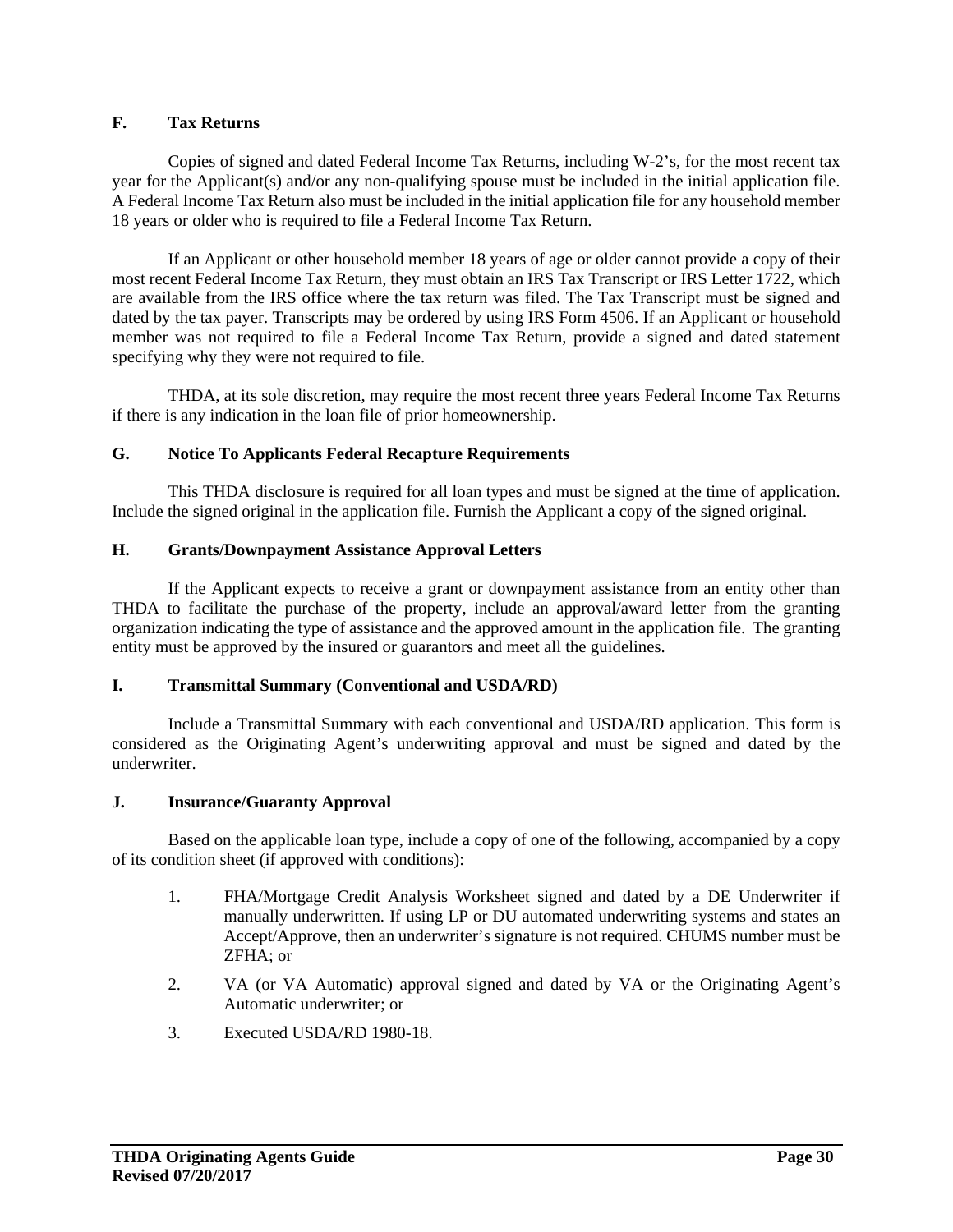# **K. Loan Application (1003)**

Include the initial 1003, signed and dated by the Applicant(s) and the loan officer and final 1003. Three years of residency must be stated on the 1003.

# **L. Positive Identification**

For all loan types, positive identification of each Applicant must be obtained in accordance with insurer or guarantor guidelines. It is the Originating Agents responsibility to insure that those guidelines are met.

#### **M. Credit Report**

The original credit report must be included in the application file unless it is required to be submitted to the insurer or guarantor. The Applicant's credit report must comply with the program insurer's minimum acceptable credit verification guidelines. Merged credit reports that comply with program guidelines are acceptable.

#### **N. Final Divorce Decree/Marital Dissolution; Court Ordered Child Support; SSI or Other Assistance**

Include copies of any or all of these documents, as applicable. Parenting plan may be used to determine the accuracy of household composition.

#### **O. Verification of Employment; Most Recent Pay Stub; Form Evidencing Telephone Verification of Prior Employment; Self-Employment**

See Sections 5.3 and 5.4.

#### **P. Documentation for Veteran Exemption**

VA Form DD-214 if applicant is a discharged or released veteran. VA Form DD-4 if applicant has re-enlisted, but was eligible for a discharge or release at the time of re-enlistment.

# **Q. Original Certificate of Title or Original Manufactured Certificate of Origin (Manufactured Home)**

 The **original** Certificate of Title with any lien noted thereon having been marked released, or **original** Manufactured Certificate of Origin ("MCO") in the name of the seller of the subject property or having been endorsed to the seller MUST be included in the Underwriting Submission package. The file may be submitted electronically, however, a commitment will not be issued until THDA receives the **original** Certificate of Title or **original** "MCO".

 The only exception to this requirement is, if the seller of the subject property has a mortgage on the property and the lien holder is in possession of the title or MCO and will not release it until their loan is paid off. Under this scenario, a copy of the Certificate of Title or MCO must be included in the Underwriting Submission package and the commitment will be conditioned to receive the **original** Certificate of Title or MCO with the Closed Loan package. However, THDA will not purchase the loan until we receive the **original** Certificate of Title or **original** MCO.

# **R. Verification of Deposit or Bank Statements for Previous Two Months**

See Sections 5.3.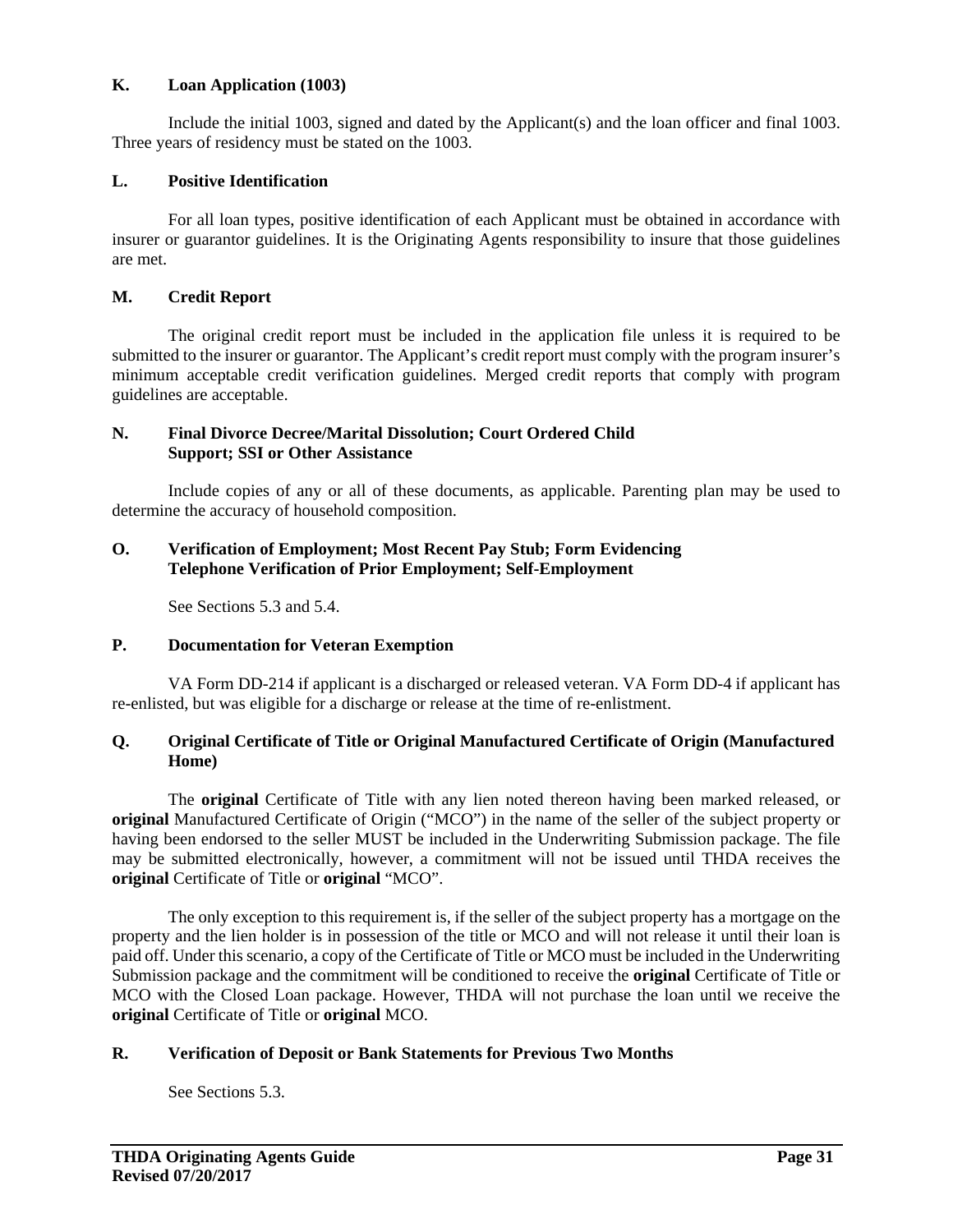# **S. Sales Contract**

Include a copy of the purchase agreement (fully executed by seller and Applicant) in the application file. Any changes to the purchase agreement must be initialed by seller and Applicant.

# **T. FHA Conditional Commitment**

Enclose the HUD Form 92800.5B (FHA Conditional Commitment) and the Appraisal Analysis Sheet, both signed by the DE Underwriter.

# **U. Appraisal**

Enclose an original Uniform Residential Appraisal Report (FMNA 1004) in the application file. The Uniform Residential Appraisal Report must reflect inspections of both the interior and exterior of the dwelling. If the original Appraisal must be submitted to the loan insurer or guarantor, a legible copy must be enclosed.

If the negotiated sales price for the property was modified after the Appraisal was provided, enclose a letter from the appraiser that indicates any changes in the appraiser's conclusions.

# **V. Flood Notification**

If the property lies within a Special Flood Hazard Zone, the Originating Agent must make proper and timely disclosure to the Applicant in compliance with federal regulations. Provide a life of loan Flood Hazard certification with the initial underwriting submission package or closed loan documents.

#### **W. Loan Estimate**

 The initial Loan Estimate (LE) must be included in the Underwriting Submission Package and any subsequent changes in the LE, if necessary, must be included in the Closed Loan Submission Package. Great Choice Plus mortgage loan applications should reflect a \$50 credit from THDA to the borrower, representing the grant THDA is providing the borrower to cover a large portion of the recording fees for the second mortgage loan Deed of Trust.

# **X**. **Good Faith Estimate**

A Good Faith Estimate (GFE) must be provided for the second mortgage loan. Recording fees are the only allowable fees.

#### **Y. Title Commitment**

Title commitment must be provided to determine if borrowers have any tax liens. Title searches must include public record information.

# **6.3 DOCUMENTING NEW CONSTRUCTION FOR CUSTOM BUILT HOMES**

**NOTE:** *This section does not apply to the purchase of a new or proposed residence located on a lot that is not owned by the Applicant prior to the date of the loan closing; new construction is not allowed on HHF-DPA program..* 

#### **A. Documentation Required**

- 1. Copy of Warranty Deed to lot.
- 2. Copy of construction contract.
- 3. Contractor's detailed cost estimate, if applicable.
- 4. Contractor's final itemized bill, if applicable.
- 5. Final inspection with photos, when complete.

#### **B. Manufactured Housing**

For manufactured housing, additional or substituted documentation must include a contract for the manufactured home and documentation for the cost of foundation, utilities, landscaping, driveways and all other necessary improvements.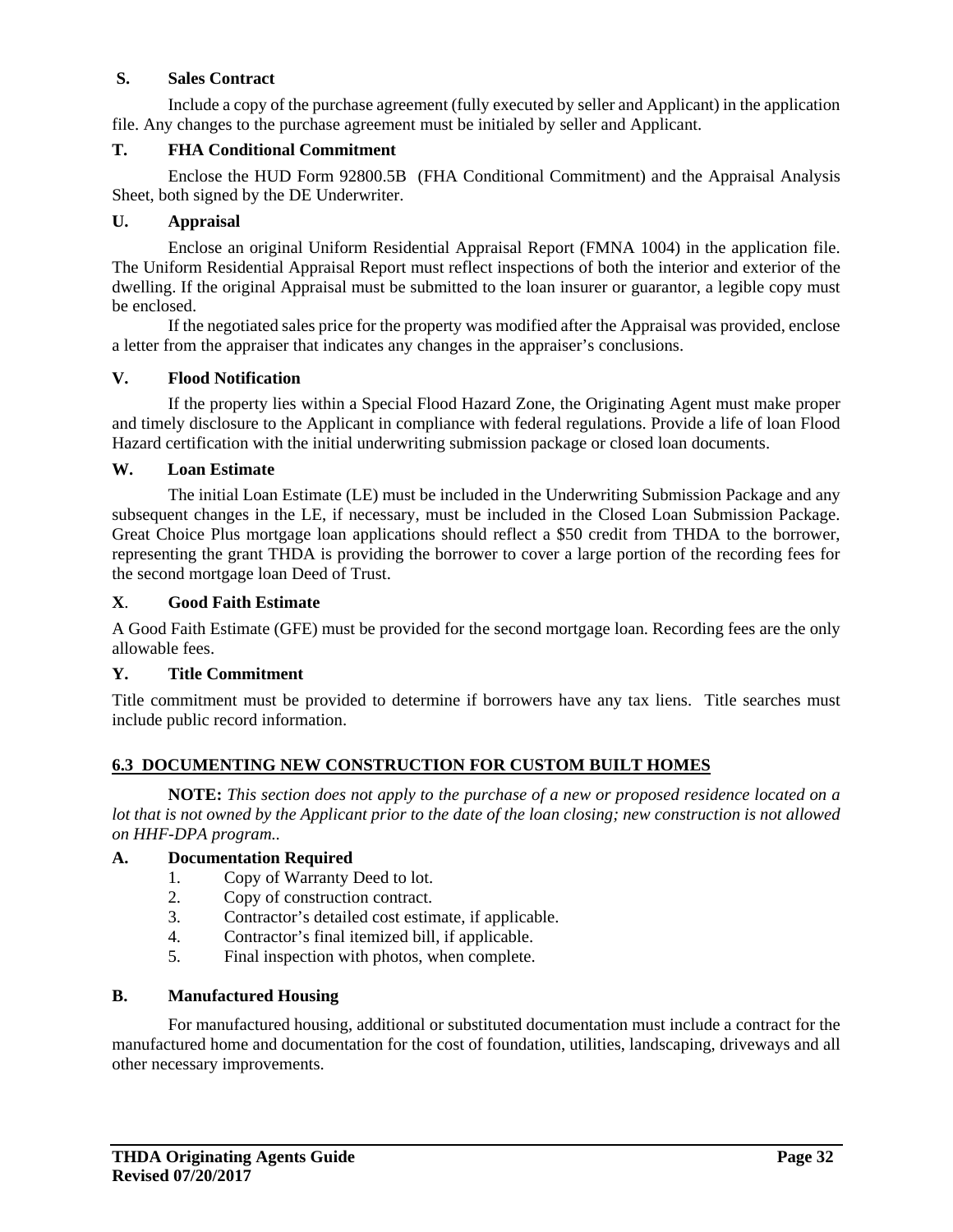# **SECTION 9: THDA FORMS AND INSTRUCTIONS**

As a result of Tax Code requirements, THDA must require certain forms. Application files or closed loan packages that do not contain fully executed THDA forms, as required, will not be accepted by THDA. These forms must be included in THDA application files and in THDA closed loan packages as indicated in this Guide. THDA forms are in addition to the typical forms utilized in the mortgage industry. These forms are to be considered part of this Guide.

THDA forms may not be altered.

THDA forms may not be distributed to a lender who is not an Originating Agent or to any other unauthorized individual or entity.

Detailed instructions for completion of each THDA form follows in the order that they are typically encountered in the lending process:

Application Affidavit HO-0450 (03/11) Veteran Exemption Application Affidavit HO-0460 (02/07) Notice to Applicants Federal Recapture Requirements HO-0448 (07/17) Seller Affidavit HO-0451 (09/99) Buyer Profile HO-0439 (02/15) Underwriting Submission Checklist HO-0549 (07/17) Affidavit of Affixation HO-0453 (12/06) Legally Enforceable Obligation Letter HO-0476 Closed Loan Submission Checklist HO-0541 (07/17) THDA Rider HO-0440 (08/03) Request for Loan Purchase with Acknowledgement and Certification HO-0444 (10/14) Good Faith Estimate for Second Mortgage HO-0575 (07/17) Disclosure of Loan Terms for Great Choice Plus Second Mortgage Loan HO-0574 (02/17) Disclosure of Loan Terms for HHF-DPA HO-0574-HHF (07/17) Good Faith Estimate for HHF-DPA HO-0575-HHF (07/17) Program Certification for HHF-DPA HO-0580-HHF (03/17)

# **APPLICATION AFFIDAVIT HO-0450 (03/11)**

#### **VETERAN EXEMPTION APPLICATION AFFIDAVIT HO-0460 (02/07) (If Applicable)**

The Application Affidavit or Veteran Exemption Application Affidavit (if applicable Application Affidavit must be executed by each applicant and non-qualifying spouse. The household income figure to be provided in item #4 is the maximum allowable income for the size of the applicant's household and location of property. The acquisition cost figure for Great Choice is to be provided in item #5 is the maximum THDA acquisition cost for the county in which the property is located. The original Application Affidavit or Veteran Exemption Application Affidavit is required by THDA. All changes or whiteouts must be initialed by the Applicant(s).

Each Application Affidavit or Veteran Exemption Application Affidavit, must be executed and notarized within the State of Tennessee; however, in rare circumstances, an Application Affidavit or Veteran Exemption Application Affidavit may be executed and notarized outside the State of Tennessee, such as when a person is a member of the armed forces, is stationed outside the state and is unable to be present while the application is being processed.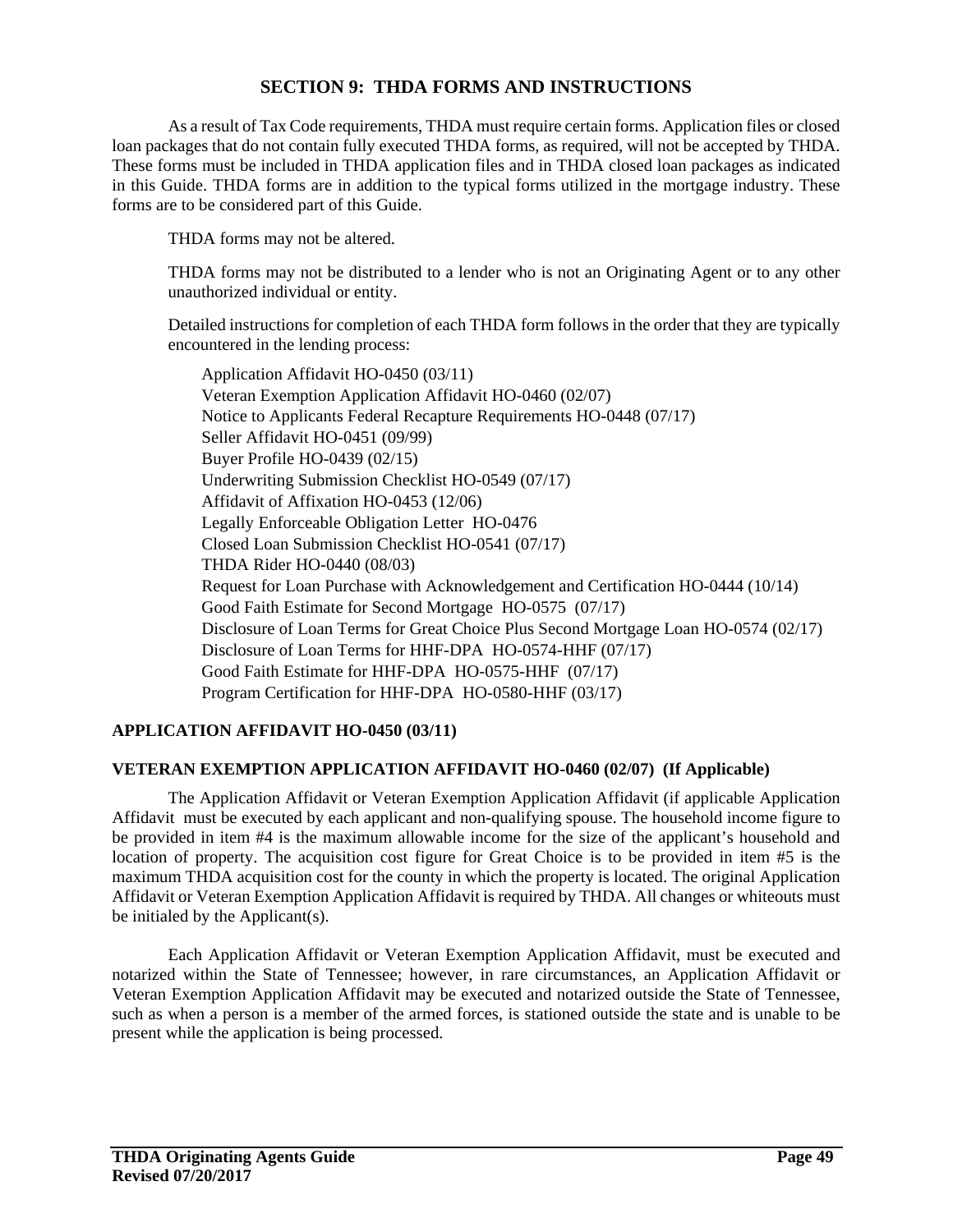#### **NOTICE TO APPLICANTS FEDERAL RECAPTURE REQUIREMENTS HO-0448 (07/17)**

This form is mandatory for all THDA loan applications. The Applicant and all Co-Applicants must sign and date the form at the time of application. Provide a copy to the Applicant. Enclose the original signed and dated form in the application file when submitted for THDA underwriting.

#### **SELLER AFFIDAVIT HO-0451 (09/99)**

The seller of the property must complete a Seller Affidavit for each application file submitted to THDA. The Seller Affidavit is to assist in determining whether the purchase of the property involves more than the purchase price specified in the sales contract.

The seller must sign and date the Seller Affadavit, and it must be notarized. Enclose the original Seller Affidavit in the application file when submitting for THDA underwriting. In the absence of the original Affidavit at the time of loan approval, a prior to closing contingency will be THDA receipt of the original.

#### **BUYER PROFILE HO-0439 (02/15)**

This form is critical to facilitate accurate reports by THDA. Complete this form accurately and completely and enclose it with the application file when submitted for THDA underwriting.

#### **UNDERWRITING SUBMISSION CHECKLIST HO-0549 (07/17)**

Use this form as a cover sheet for all application files submitted to THDA.

Follow the checklist closely and complete all information. Items omitted may cause the application file to be returned for completion and resubmission. Do not change the size of this form.

The checklist has five main sections:

- 1. General Information.
- 2. THDA Program Eligibility. Must include original documents, notarized as indicated.
- 3. Great Choice Plus Loans/Downpayment/Closing Cost Assistance. Must be documented as indicated, if applicable.
- 4. Credit Package. Must include documentation, as indicated.

Originating Agent Information: Provide complete information, including the Originating Agent's four-digit O. A. Number as assigned by THDA. An omitted or incorrect Originating Agent number and omitted or incorrect branch address are the primary causes of misdirected commitments and misdirected funding checks.

Primary Applicant: Include primary Applicant's name as it will appear on all documents. It must be accurate and consistent.

Property Address: Must be accurate and consistent on all documents.

Submission Purpose: As indicated, this form may be used for purposes in addition to the initial submission of an application file.

Program Type: Indicate the desired THDA loan program.

Loan Type: Indicate whether the loan type is FHA, VA, Conventional or USDA/RD.

Property Type: Indicate the correct property type. Check the appropriate block to indicate a residence that is a single family detached or a condominium. Check "Other" and indicate in the blank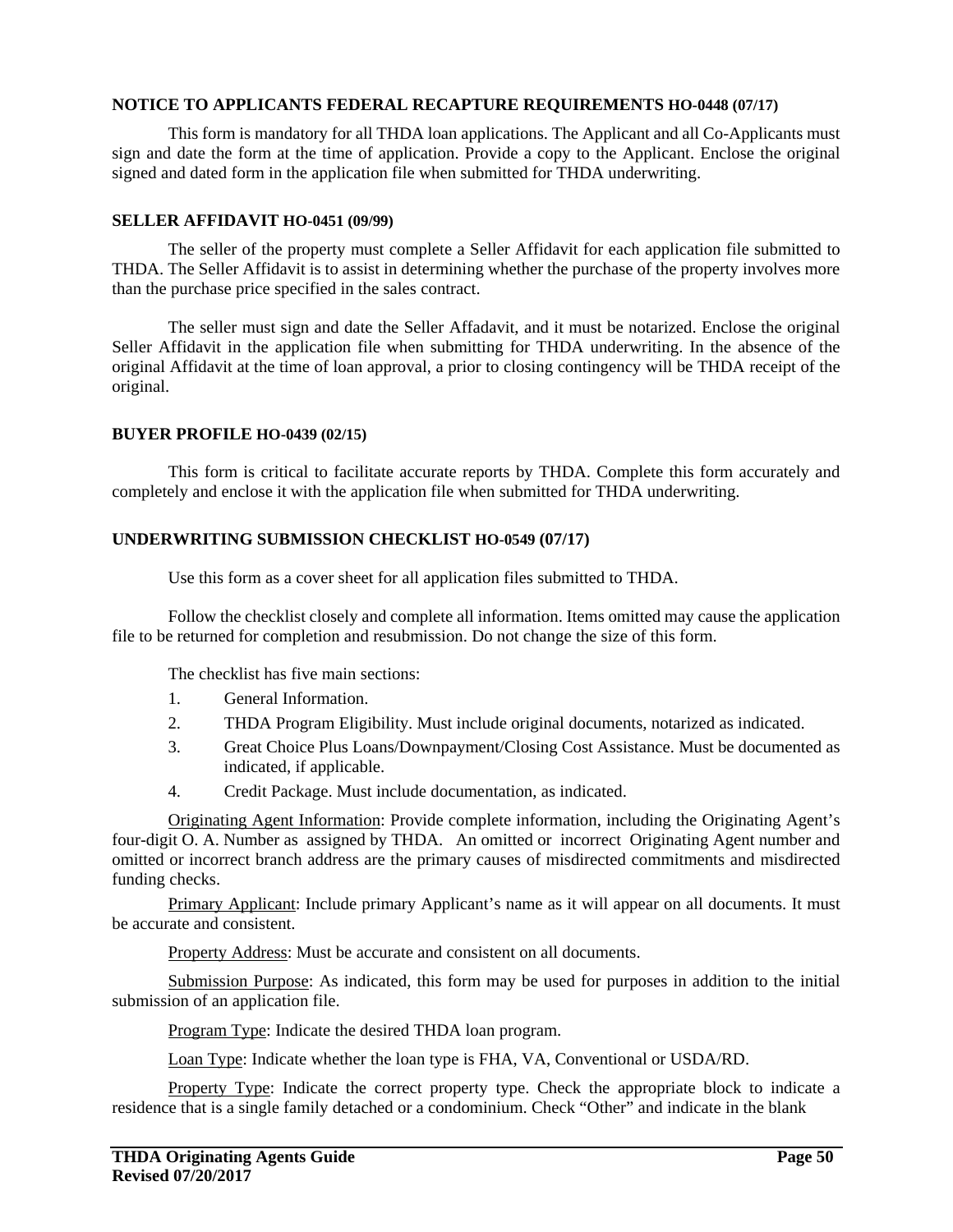provided if the residence is a 2, 3 or 4 family home, or is a PUD, townhouse, zero lot line, modular or manufactured home.

#### THDA Program Eligibility/Credit Package

A check mark, an "X" or "N/A" must be indicated for each document listed on the form. Refer to Section 6.2 for additional information.

An Originating Agent staff member's signature, printed or typed name and telephone number must appear at the bottom of the checklist. Without this information, the file is considered incomplete. In addition, if this information is omitted, THDA does not know who to call if questions arise.

# **AFFIDAVIT OF AFFIXATION HO-0453 (12/06)**

An original Affidavit of Affixation is required on all manufactured home loans and must be recorded as a separate document. It cannot be recorded with or attached to the Deed of Trust for recordation.

# **LEGALLY ENFORCEABLE OBLIGATION LETTER HO-0476**

For any Great Choice loans insured by FHA/HUD the Originating Agent will receive a Legally Enforceable Obligation Letter (LEOL) attached to the THDA Loan Commitment. HUD/FHA requires that THDA provide a Legally Enforceable Obliation Letter when THDA has agreed to provide DPA funds in the form of the Great Choice Plus loan. The Borrower(s) is to sign the LEOL at closing and a copy of the executed LEOL must be sent back to THDA with the initial closing submission package in order for THDA to purchase the Great choice Plus loan.

The Originating Agent is to retain the original LEOL in their loan file to accompany the FHA insurance application associated with the first mortgage.

# **CLOSED LOAN SUBMISSION CHECKLIST HO-0541 (07.17)**

Use this form when submitting all closed loan files to THDA, regardless of the source of funding. This form can also be used as a checklist for submission of follow-up documentation. Complete all items on this form. Do not change the size of this form.

# **THDA RIDER HO-0440 (08/03)**

The THDA Rider must be completed, executed, attached to and recorded with the deed of trust for all THDA first mortgage loans, regardless of loan type. The THDA Rider must be signed by all Borrowers who are required to sign the first deed of trust and recorded with the deed of trust.

# **REQUEST FOR LOAN PURCHASE WITH ACKNOWLEDGEMENT AND CERTIFICATION HO-0444 (10/14)**

All loans closed by the Purchase Method must be accompanied by an executed Request For Loan Purchase with Acknowledgement and Certification when delivered to THDA. By submitting a loan file for purchase by THDA, each Originating Agent is deemed to affirm the Acknowledgement and Certification appearing on the master form of the Request For Loan Purchase with Acknowledgement and Certification with respect to each loan file submitted regardless of whether the Acknowledgement and Certification is included with the form submitted with a particular loan file.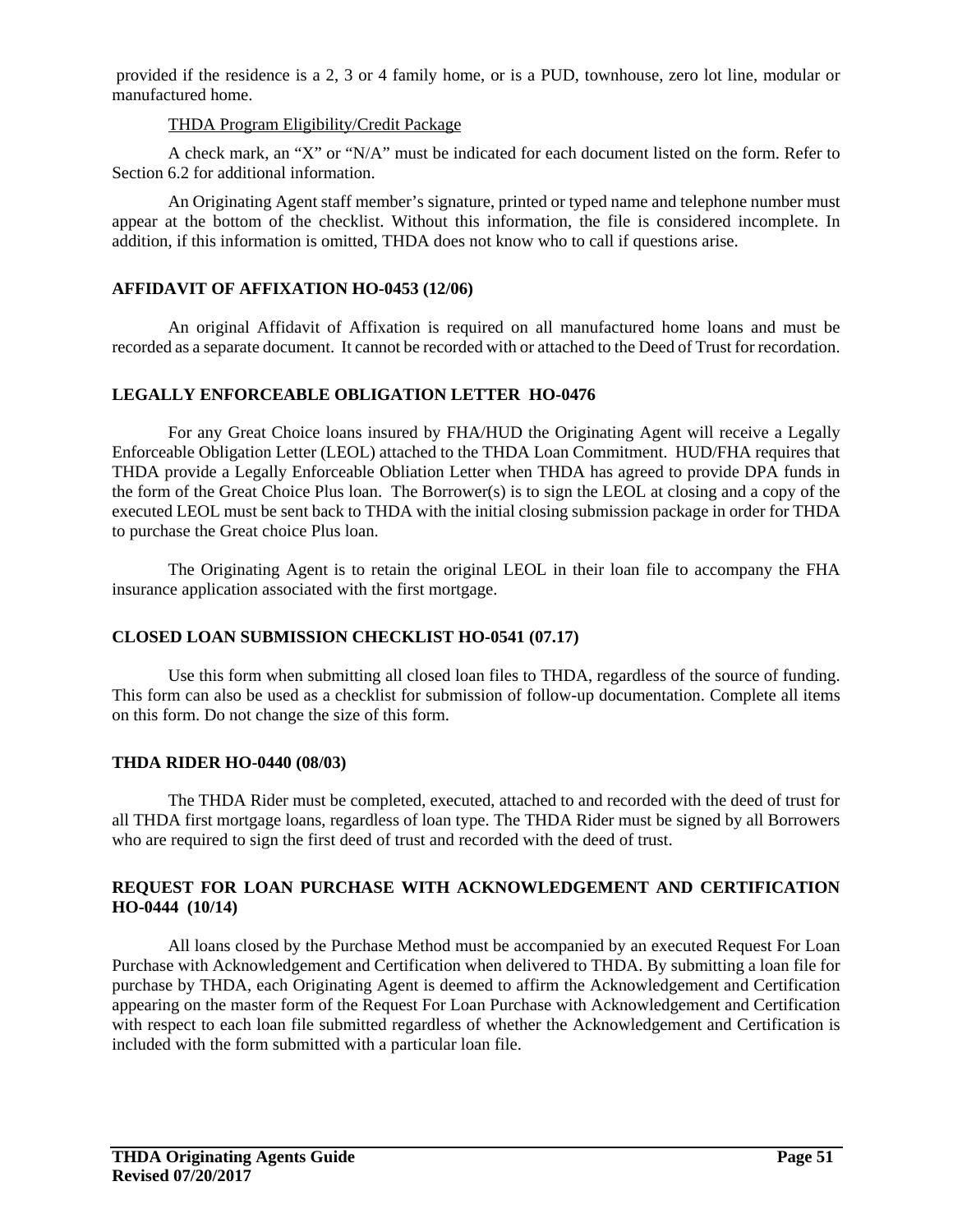*Provide all information indicated. Check the appropriate box indicating whether the loan file is* complete in all respects or not. Sign and date where indicated, print name and title, and provide telephone number. Omitted information may cause the loan file to be returned to the Originating Agent.

# **GOOD FAITH ESTIMATE FOR SECOND MORTGAGE HO-0575 (07.17)**

This form must be provided to the borrower by the originating agent before settlement. Recording fees are the only allowable fees.

# **DISCLOSURE OF LOAN TERMS FOR GREAT CHOICE PLUS SECOND MORTGAGE LOAN HO-0574 (03/03/17)**

This disclosure is required to be presented to the Borrower by the Originating Agent before settlement. This disclosure meets the exemption requirements under Secretary of HUD's special notice "Exemptions from Coverage Under Sections 4 and 5 of RESPA for Certain Subordinate Loans Provided by Assistance Programs for Low to Moderate Income People" dated October, 2010. This disclosure is required if a LE/CD is not provided on the subordinate second mortgage loan.

# **DISCLOSURE OF LOAN TERMS FOR HHF-DPA HO-0574-HHF (07.17)**

This disclosure is required to be presented to the Borrower by the Originating Agent before settlement. This disclosure meets the exemption requirements under Secretary of HUD's special notice "Exemptions from Coverage Under Sections 4 and 5 of RESPA for Certain Subordinate Loans Provided by Assistance Programs for Low to Moderate Income People" dated October, 2010. This disclosure is required if a LE/CD is not provided on the subordinate second mortgage loan.

# **GOOD FAITH ESTIMATE FOR HHF-DPA HO-0575-HHF (07/17)**

This form must be provided to the borrower by the originating agent before settlement. Recording fees are the only allowable fees.

# **PROGRAM CERTIFICATION FOR HHF-DPA HO-0580-HHF (03/17)**

This disclosure is required by the Department of Treasury on all HHF-DPA loans.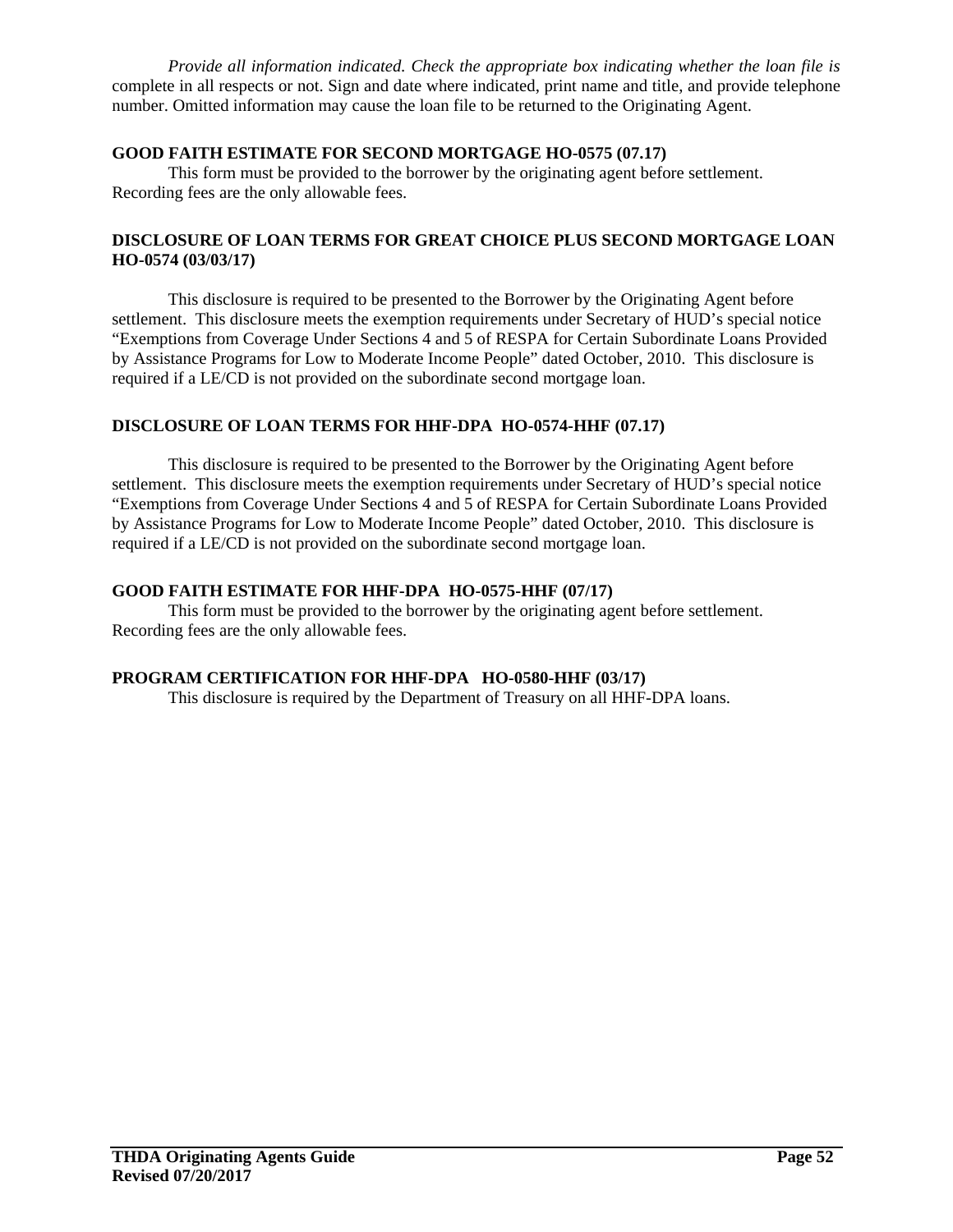# **Tennessee Housing Development Agency (THDA)** *Notice to Applicants* **FEDERAL RECAPTURE TAX REQUIREMENTS**

IMPORTANT INFORMATION **APPLICATION DISCLOSURE** PLEASE READ

(to be provided to the Applicant at time of application)

As a result of a law passed by Congress in 1988, you may, under certain circumstances, be subject to a recapture tax designed to recover some amount of the subsidy reflected in your below market interest rate. This notice contains a brief description of this recapture tax and how it may affect you. THDA recommends, however, that you consult a tax advisor if you have questions about the recapture tax and that you consult a tax advisor at the time you sell or otherwise dispose of your home financed with a THDA loan.

There is no recapture tax if you own your home for more than nine years from the date you close your THDA loan. If you do sell or otherwise dispose of your home within nine years from the date you close your THDA loan, you are subject to the recapture tax and must determine whether you need to pay recapture tax to the federal government.

Several factors determine whether you must pay any recapture tax. These factors include your original loan amount, the length of time you own your home financed with the THDA loan, your income and family size at the time of sale, and the gain that you realize on the sale of your home. Since your income and family size may change during the time you own your home and since gain cannot be determined until an actual sale occurs, there is no way to predict whether you will have to pay recapture tax. Regardless of these factors, any recapture tax you may have to pay is limited to the lesser of (i) your original THDA loan amount times 6.25 or (ii) half of the actual gain from the sale or other disposition of your home financed with the THDA loan.

If you sell your home to a buyer eligible to assume the THDA loan, you must still determine whether you owe recapture tax. The buyer is also subject to the recapture tax for nine years beginning on the date your sale to the buyer is closed.

The recapture tax applies to any disposition of your home financed with the THDA loan, whether by sale, exchange, involuntary conversion, or any other transfer of any interest. If you refinance your THDA loan (without selling your home), no recapture tax is due at the time of refinancing, however, you may still owe recapture tax if you sell your house after the refinancing and the sale occurs within nine years from the date you closed your THDA loan.

If your home is damaged or destroyed by fire, storm, or other casualty, you may not owe recapture tax, if within two years, you rebuild your principle residence on the same site. Generally, you may not owe recapture tax if you transfer your home to a spouse, or a former spouse as a result of a divorce, or if your home is transferred as a result of your death.

The undersigned acknowledges that I/we have read and understand the above disclosure.

| $\Delta$<br>. .<br>________________ | . .<br>$- \cdot -$ |
|-------------------------------------|--------------------|
|                                     |                    |

Applicant: \_\_\_\_\_\_\_\_\_\_\_\_\_\_\_\_\_\_\_\_\_\_\_\_\_\_\_\_\_\_\_\_\_\_\_\_\_\_\_\_ Date: \_\_\_\_\_\_\_\_\_\_\_\_\_\_\_\_\_\_\_\_\_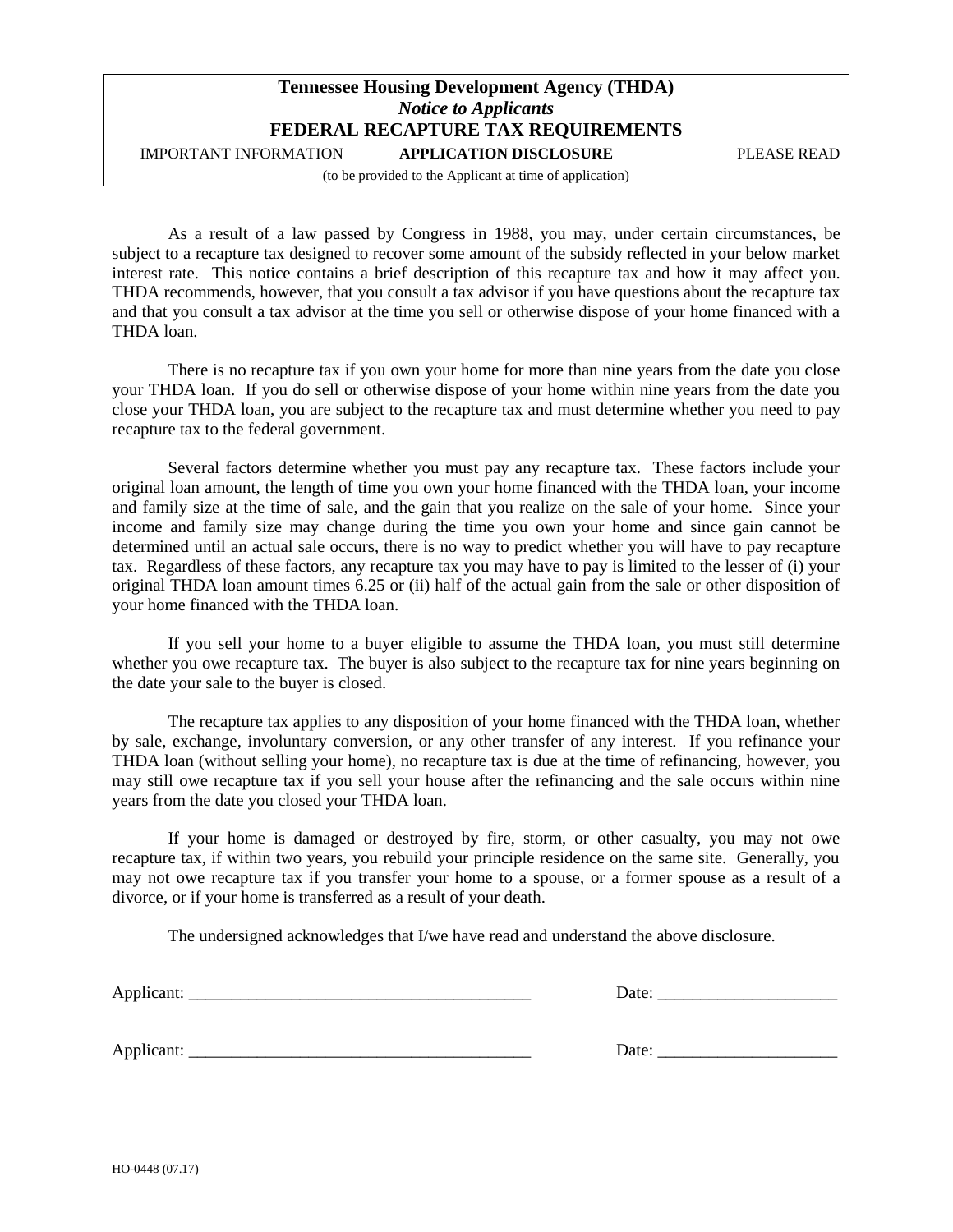# **Tennessee Housing Development Agency (THDA) Closed Loan Submission Checklist**

| OA Name:               | THDA Loan #:      |
|------------------------|-------------------|
| <b>Contact Person:</b> | Primary Borrower: |
| Phone:                 | Date Loan Closed: |
|                        |                   |

#### Please upload package to: **OLS.THDA.ORG**

In each space below, check items enclosed, or enter "**TF**" (to follow), or "**NA**" (not applicable). Assemble package in order listed. All items except those with an asterisk must be in package at initial delivery (which must be within 10 days of the date loan closed). All items must be complete, fully executed, dated and notarized, if required, all as indicated in each document and the Originating Agents' Guide.

- Evidence of wire for initial escrow deposit to THDA
- Request for Loan Purchase with Acknowledgement and Certification
- Power of Attorney, if applicable
- \_\_\_\_ Initial Escrow Account Disclosure
- \_\_\_\_ Executed Enforceable Obligation Letter (FHA only)
- \_\_\_\_ Original Note, endorsed to THDA
- \_\_\_\_ Original Second Mortgage Note
- \_\_\_\_ \*Recorded Deed of Trust and Riders, if applicable; copy of unrecorded with closing package
- Recorded second mortgage deed of trust, if applicable; copy of unrecorded with closing package
- \_\_\_\_ \*Recorded Affidavit of Affixation (Manufactured Homes)
- \_\_\_\_ \*Recorded Assignment from OA to THDA (n/a if MERS documents submitted) if applicable
- \_\_\_\_ \*Title Insurance Policy with THDA named as insured
- \_\_\_\_ Executed Warranty Deed (Certified copy of recorded Warranty Deed if Manufactured Home)
- Signed Closing Disclosure
- \_\_\_\_ THDA Settlement Statement (HUD-1) for second mortgage
- \_\_\_\_ Revised Loan Estimate (if applicable)
- Final executed 1003
- \_\_\_\_ Hazard Insurance policy declarations page or Certificate of Insurance with THDA as named insured, maximum deductible of \$2500
- \_\_\_\_ Life of Loan Flood Hazard Determination
- Notice to Borrower in Special Flood Hazard Area, if applicable
- \_\_\_\_ Flood Insurance Application with THDA as named insured and copy of premium check (if applicable)
- Address Certification (if applicable)
- \_\_\_\_ Name Affidavit (if applicable)
- \_\_\_\_ Copy of clear Termite Letter or soil treatment certificate (if applicable)
- Escrow Agreement for Repairs or Completion of Construction (if applicable)
- \_\_\_\_ THDA Commitment conditions satisfied
- \_\_\_\_ IRS Form 4506
- Final inspection, if applicable
- \_\_\_\_ Hello/Goodbye letter Notice of Transfer of Servicing
- \_\_\_\_ \*Copy of MIC/LGC/Original RECD 1980-17, **OR** as applicable:
	- *\_\_\_\_ Lender query from FHA connection reflecting THDA as the holder*
	- \_\_\_\_ Copy of completed USDA/RD 1980-11 and 1980-18 (conditional commitment)
	- \_\_\_\_ **PRIOR TO PURCHASE** -- Original Certificate of Title or Original Manufactured Certificate of Origin (Manufactured Home) if not included in Underwriting Submission Package

# **FINAL MANDATORY DELIVERY DATE FOR ALL ITEMS**:

Closing date  $+$  120 days  $=$  \_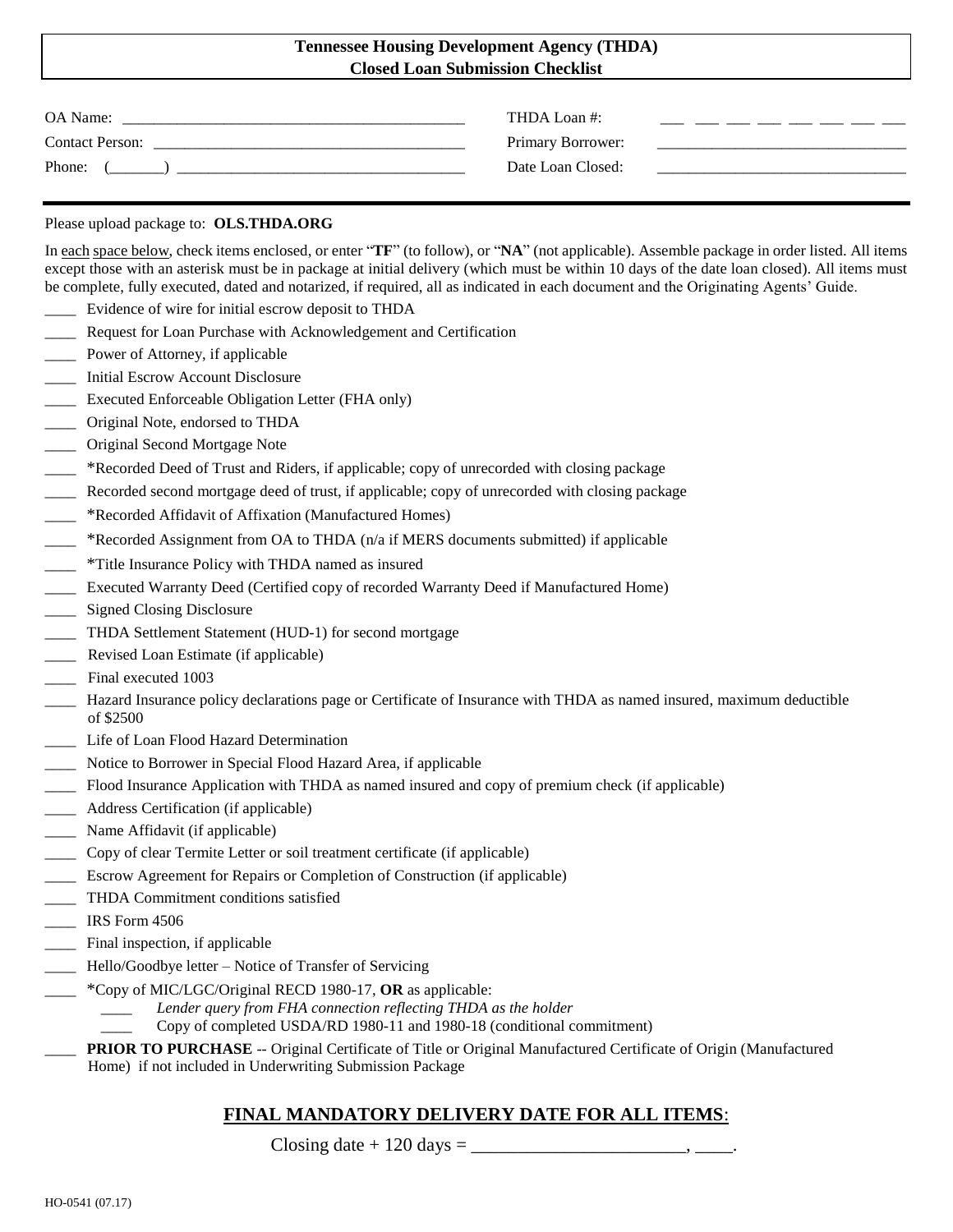| <b>Tennessee Housing Development Agency (THDA)</b><br><b>Underwriting Submission Checklist</b>                                                                                                                                                                                                                                                                                                                                                                                                                                                                                                                                                                                                                                                                                                                                                                                                                                                                                                                                                                                                                                                                                                                                                                                                                                                                                                                                                                                                                                                                                                                                                                                                                                                                                                                                                                                                                                                                                                                                                                                                                                                                                                                                                                                                                                                                                                                  |                                                                                |                                                                                                             |  |
|-----------------------------------------------------------------------------------------------------------------------------------------------------------------------------------------------------------------------------------------------------------------------------------------------------------------------------------------------------------------------------------------------------------------------------------------------------------------------------------------------------------------------------------------------------------------------------------------------------------------------------------------------------------------------------------------------------------------------------------------------------------------------------------------------------------------------------------------------------------------------------------------------------------------------------------------------------------------------------------------------------------------------------------------------------------------------------------------------------------------------------------------------------------------------------------------------------------------------------------------------------------------------------------------------------------------------------------------------------------------------------------------------------------------------------------------------------------------------------------------------------------------------------------------------------------------------------------------------------------------------------------------------------------------------------------------------------------------------------------------------------------------------------------------------------------------------------------------------------------------------------------------------------------------------------------------------------------------------------------------------------------------------------------------------------------------------------------------------------------------------------------------------------------------------------------------------------------------------------------------------------------------------------------------------------------------------------------------------------------------------------------------------------------------|--------------------------------------------------------------------------------|-------------------------------------------------------------------------------------------------------------|--|
| OA Number: _____ ____ ____ ____ ____                                                                                                                                                                                                                                                                                                                                                                                                                                                                                                                                                                                                                                                                                                                                                                                                                                                                                                                                                                                                                                                                                                                                                                                                                                                                                                                                                                                                                                                                                                                                                                                                                                                                                                                                                                                                                                                                                                                                                                                                                                                                                                                                                                                                                                                                                                                                                                            |                                                                                |                                                                                                             |  |
|                                                                                                                                                                                                                                                                                                                                                                                                                                                                                                                                                                                                                                                                                                                                                                                                                                                                                                                                                                                                                                                                                                                                                                                                                                                                                                                                                                                                                                                                                                                                                                                                                                                                                                                                                                                                                                                                                                                                                                                                                                                                                                                                                                                                                                                                                                                                                                                                                 |                                                                                |                                                                                                             |  |
|                                                                                                                                                                                                                                                                                                                                                                                                                                                                                                                                                                                                                                                                                                                                                                                                                                                                                                                                                                                                                                                                                                                                                                                                                                                                                                                                                                                                                                                                                                                                                                                                                                                                                                                                                                                                                                                                                                                                                                                                                                                                                                                                                                                                                                                                                                                                                                                                                 |                                                                                |                                                                                                             |  |
|                                                                                                                                                                                                                                                                                                                                                                                                                                                                                                                                                                                                                                                                                                                                                                                                                                                                                                                                                                                                                                                                                                                                                                                                                                                                                                                                                                                                                                                                                                                                                                                                                                                                                                                                                                                                                                                                                                                                                                                                                                                                                                                                                                                                                                                                                                                                                                                                                 |                                                                                |                                                                                                             |  |
| <b>DU/LP</b> Recommendation<br>Program Type:<br>$\Box$ Great Choice-1 <sup>st</sup> Mortgage<br>$\Box$ Approve/Eligible<br>$\Box$ Great Choice Plus-2 <sup>nd</sup> Mortgage<br>$\Box$ Refer/Eligible<br>$\Box$ Homeownership for the Brave<br>$\Box$ Manual No Score<br>$\Box$ HHF DPA                                                                                                                                                                                                                                                                                                                                                                                                                                                                                                                                                                                                                                                                                                                                                                                                                                                                                                                                                                                                                                                                                                                                                                                                                                                                                                                                                                                                                                                                                                                                                                                                                                                                                                                                                                                                                                                                                                                                                                                                                                                                                                                         | Loan Type:<br>$\Box$ FHA<br>$\Box$ VA<br>$\Box$ USDA/RD<br>$\Box$ Conventional | Property Type:<br>$\Box$ Single Family Detached<br>$\Box$ Condo<br>$\Box$ Manufactured Home<br>$\Box$ Other |  |
|                                                                                                                                                                                                                                                                                                                                                                                                                                                                                                                                                                                                                                                                                                                                                                                                                                                                                                                                                                                                                                                                                                                                                                                                                                                                                                                                                                                                                                                                                                                                                                                                                                                                                                                                                                                                                                                                                                                                                                                                                                                                                                                                                                                                                                                                                                                                                                                                                 | PLEASE ASSEMBLE PACKAGE IN ORDER LISTED BELOW                                  |                                                                                                             |  |
|                                                                                                                                                                                                                                                                                                                                                                                                                                                                                                                                                                                                                                                                                                                                                                                                                                                                                                                                                                                                                                                                                                                                                                                                                                                                                                                                                                                                                                                                                                                                                                                                                                                                                                                                                                                                                                                                                                                                                                                                                                                                                                                                                                                                                                                                                                                                                                                                                 | THDA PROGRAM ELIGIBILITY                                                       |                                                                                                             |  |
| 1. Buyer Profile<br>$\Box$<br>$\Box$<br>2. Original Application Affidavit(s), Veteran Exemption Application Affidavit<br>3 Original Seller Affidavit (notarized)<br>$\Box$<br>4. Notice to Applicants Federal Recapture Requirements (signed copy)<br>❏<br>5. Homebuyer Education Certification, HHF-DPA Combo Certificate<br>□<br>6. Disclosure of Loan Terms for Great Choice Plus second mortgage (if applicable)<br>$\Box$<br>7. Disclosure of Loan Terms for HHF-DPA second mortgage (if applicable)<br>$\Box$<br>8. HHF-DPA Program Certification (if applicable)<br>❏<br>9. Initial Good Faith Estimate for Great Choice Plus mortgage loan or HHF-DPA mortgage loan<br>Q.                                                                                                                                                                                                                                                                                                                                                                                                                                                                                                                                                                                                                                                                                                                                                                                                                                                                                                                                                                                                                                                                                                                                                                                                                                                                                                                                                                                                                                                                                                                                                                                                                                                                                                                               |                                                                                |                                                                                                             |  |
|                                                                                                                                                                                                                                                                                                                                                                                                                                                                                                                                                                                                                                                                                                                                                                                                                                                                                                                                                                                                                                                                                                                                                                                                                                                                                                                                                                                                                                                                                                                                                                                                                                                                                                                                                                                                                                                                                                                                                                                                                                                                                                                                                                                                                                                                                                                                                                                                                 |                                                                                |                                                                                                             |  |
| <b>CREDIT PACKAGE</b><br>$\Box$ 10. FHA Loan Underwriting and Transmittal Summary with condition sheet, AND Form 92900A p3, signed by DE<br>Underwriter and DU or LP findings<br>$\Box$ 11. USDA/RHS #3555-18<br>$\Box$ 12. Typed Transmittal Summary (1008) signed by underwriter with DU or LP findings within 90 days of AUS or run date<br>□ 13. VA/Loan Analysis Worksheet Approval OR VA Certificate of Commitment/DD-214 or DD-4 (if applicable)<br>$\Box$ 14. Initial Loan Estimate<br>$\Box$ 15. Final Loan Application (Typed URLA) 1003 (3 year residency should be stated)<br>$\Box$ 16. Initial Interviewer's Signed Loan Application 1003 (3 year residency should be stated)<br>$\Box$ 17. Credit Report and credit explanation letters (if applicable)<br>$\Box$ 18. Final Divorce Decree/Marital Dissolution (if applicable)<br>□ 19. Verification of Court Ordered Child Support/Parenting Plan<br>$\Box$ 20. Verification of SSI or Other Assistance<br>$\Box$ 21. Verifications of Employment (verbal is unacceptable)<br>$\Box$ 22. Most Recent Pay Stub (within past 30 days)<br>□ 23. Signed and Dated Tax Returns with all schedules and W-2s for the most recent tax year including non-qualifying spouse<br>$\Box$ 24. IRS Non-Filing Confirmation for most recent tax year including non-qualifying spouse<br>$\Box$ 25. Verifications of Prior Employment (telephone verification is acceptable)<br>26. Self-Employment Cash Flow Worksheet, P & L, 2 years Business Tax Returns (corp. or partnership or sole prop.)<br>⊔<br>$\Box$ 27. Verification of Deposit OR Borrower's Bank Statements for the previous two months<br>28. Gift Letter<br>⊔<br>29. Sales Contract and Addendum (Copy)<br>30. Title Commitment<br>⊔<br>□ 31. Appraisal Report (URAR) and Condition Sheet with VC Sheet/USDA-RD Conditions, and executed conditional<br>commitment (928005.b), VA CRV<br>□ 32. Final Inspection and Legible Photos of Subject Property (front, rear, street) and Photos or Photocopies of comparable sales<br>$\Box$ 33. Flood Notification (if applicable, signed by Applicant or certified date mailed to Applicant) (Copy)<br>34. Grant/Down payment assistance approval letters<br>⊔<br>□ 35. Original Certificate of Title or Original Manufactured Certificate of Origin (Mobile/Manufactured Homes)<br>36. FHA 203(h) Proof of permanent residence (if applicable)<br>⊔ |                                                                                |                                                                                                             |  |
| THDA RESERVES THE RIGHT TO REQUEST ADDITIONAL DOCUMENTATION TO EVALUATE THIS LOAN APPLICATION.                                                                                                                                                                                                                                                                                                                                                                                                                                                                                                                                                                                                                                                                                                                                                                                                                                                                                                                                                                                                                                                                                                                                                                                                                                                                                                                                                                                                                                                                                                                                                                                                                                                                                                                                                                                                                                                                                                                                                                                                                                                                                                                                                                                                                                                                                                                  |                                                                                |                                                                                                             |  |
| The undersigned, an authorized representative of the OA referenced above, hereby certifies and warrants as follows: (i) the information accompanying this submission has been<br>verified and corroborated as required by THDA; (ii) all requirements of applicable federal and/or state law have been met, including, without limitation, all disclosures and                                                                                                                                                                                                                                                                                                                                                                                                                                                                                                                                                                                                                                                                                                                                                                                                                                                                                                                                                                                                                                                                                                                                                                                                                                                                                                                                                                                                                                                                                                                                                                                                                                                                                                                                                                                                                                                                                                                                                                                                                                                  |                                                                                |                                                                                                             |  |

requirements in the Federal Reserve Board "Rule" and the Dodd-Frank Act; (iii) the Applicant referenced above and the property proposed for purchase by the Applicant meet all applicable THDA mortgage loan eligibility and program guidelines; and (iv) to the extent this submission is electronic, all documents and affidavits required to be originals or with original signature were obtained.

| Originating Agent Authorized Signature | Print Name and Title |               | Date |
|----------------------------------------|----------------------|---------------|------|
| Phone No.                              | Fax No. 0            | Email address |      |
|                                        |                      |               |      |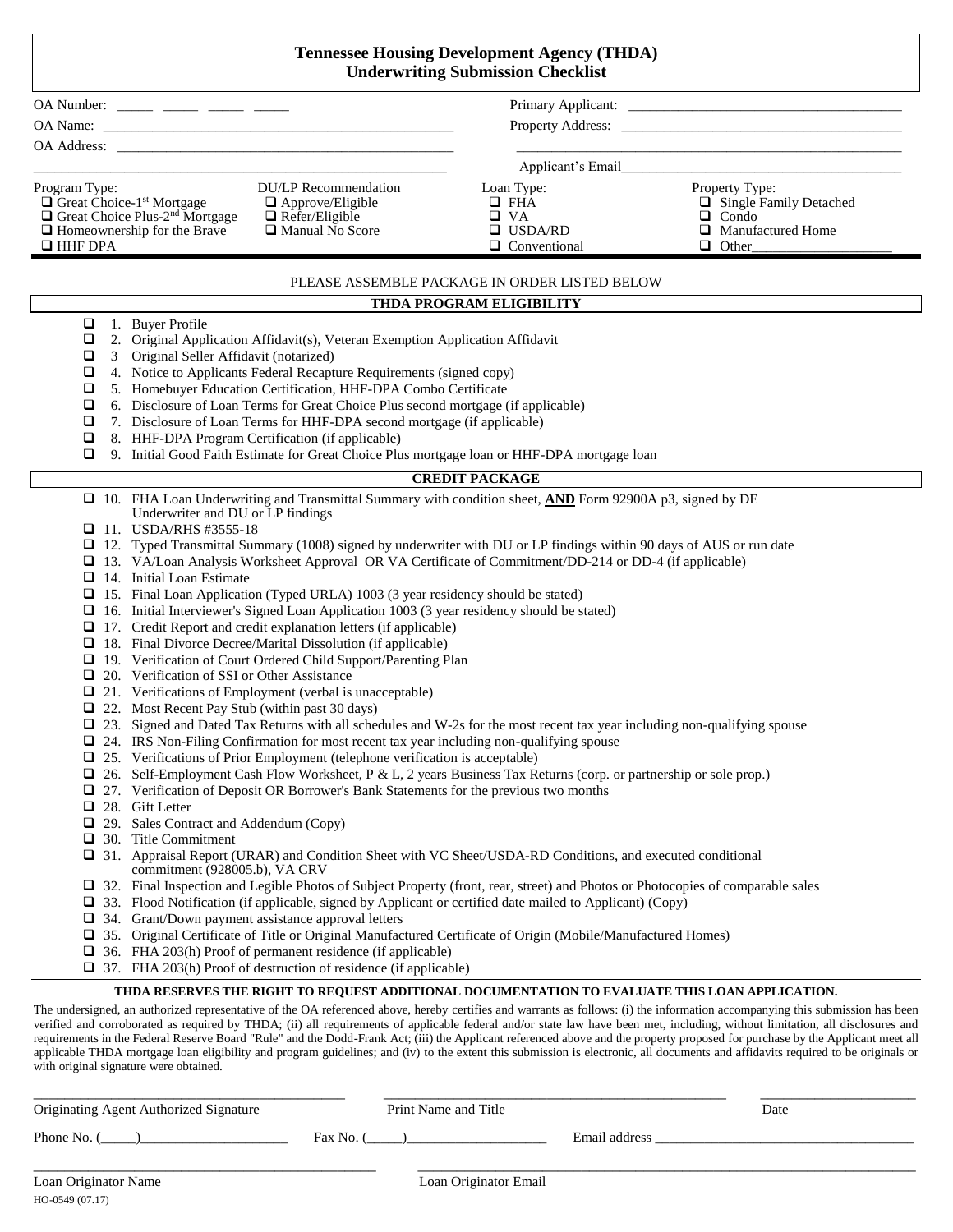# **Tennessee Housing Development Agency (THDA) Disclosure of Loan Terms Great Choice Plus Second Mortgage Loan**

I acknowledge that I am applying for assistance from Tennessee Housing Development Agency (THDA) in the form of a second mortgage loan through the Great Choice Plus, to utilize for down payment and/ or closing costs assistance under the terms of the Great Choice Plus Program.

This disclosure form is required to be presented to me by the lender before settlement and/ or closing of the mortgage when a Loan Estimate (LE) on the second mortgage loan is not provided.

As a Borrower under this program, I understand that the Great Choice Plus second mortgage loan has the following terms and conditions as explained by my originating lender:

- We request a Great Choice Plus mortgage loan in the amount of \$ (no more than 5% of the Purchase Price)
- The term of the Great Choice Plus second mortgage loan is 30 years, forgiven at the end of the term of the Great Choice first mortgage.
- The interest rate is 0% and is non-amortizing, therefore having no required monthly payment.
- There are no costs or fees charged by THDA and the APR will be 0%.
- A Good Faith Estimate (GFE) is required for the Great Choice Plus second mortgage loan.

\_\_\_\_\_\_\_\_\_\_\_\_\_\_\_\_\_\_\_\_\_\_\_\_\_\_\_\_\_\_\_\_\_\_\_\_\_\_\_\_\_\_ \_\_\_\_\_\_\_\_\_\_\_\_\_\_\_\_\_\_\_\_\_\_\_\_\_\_\_\_\_\_\_

- The Great Choice Plus second mortgage loan is required to be repaid upon sale of the property or refinance of my Great Choice first mortgage loan.
- If I have any questions about the Great Choice Plus Second Mortgage Loan I am encouraged to ask my lender or contact THDA for additional information at [SFask@thda.org](mailto:SFask@thda.org) or 1-615-815-2100.

Borrower Date by Date and the United States of the United States of the United States of the United States of the United States of the United States of the United States of the United States of the United States of the Uni

Co-Borrower Date

#### **Lender**

In connection with this application for a Great Choice Plus loan, I, the undersigned duly authorized representative of  $\qquad \qquad$  (the Lender), certify as follows:

\_\_\_\_\_\_\_\_\_\_\_\_\_\_\_\_\_\_\_\_\_\_\_\_\_\_\_\_\_\_\_\_\_\_\_\_\_\_\_\_\_\_\_\_\_ \_\_\_\_\_\_\_\_\_\_\_\_\_\_\_\_\_\_\_\_\_\_\_\_\_\_\_\_\_

- a. The scheduled loan closing date is  $\qquad \qquad$  . 20
- b. The borrower(s) will not receive any cash at closing as a result of, or from, proceeds from the Great Choice Plus loan. Any "Net Funds to Borrower" at closing will be those allowable by THDA guidelines. (Originating Agent Guide, Section 7.5 D).

Lender Date

\_\_\_\_\_\_\_\_\_\_\_\_\_\_\_\_\_\_\_\_\_\_\_\_\_\_\_\_\_\_\_\_\_\_\_\_\_\_\_\_\_\_ \_\_\_\_\_\_\_\_\_\_\_\_\_\_\_\_\_\_\_\_\_\_\_\_\_\_\_\_\_\_\_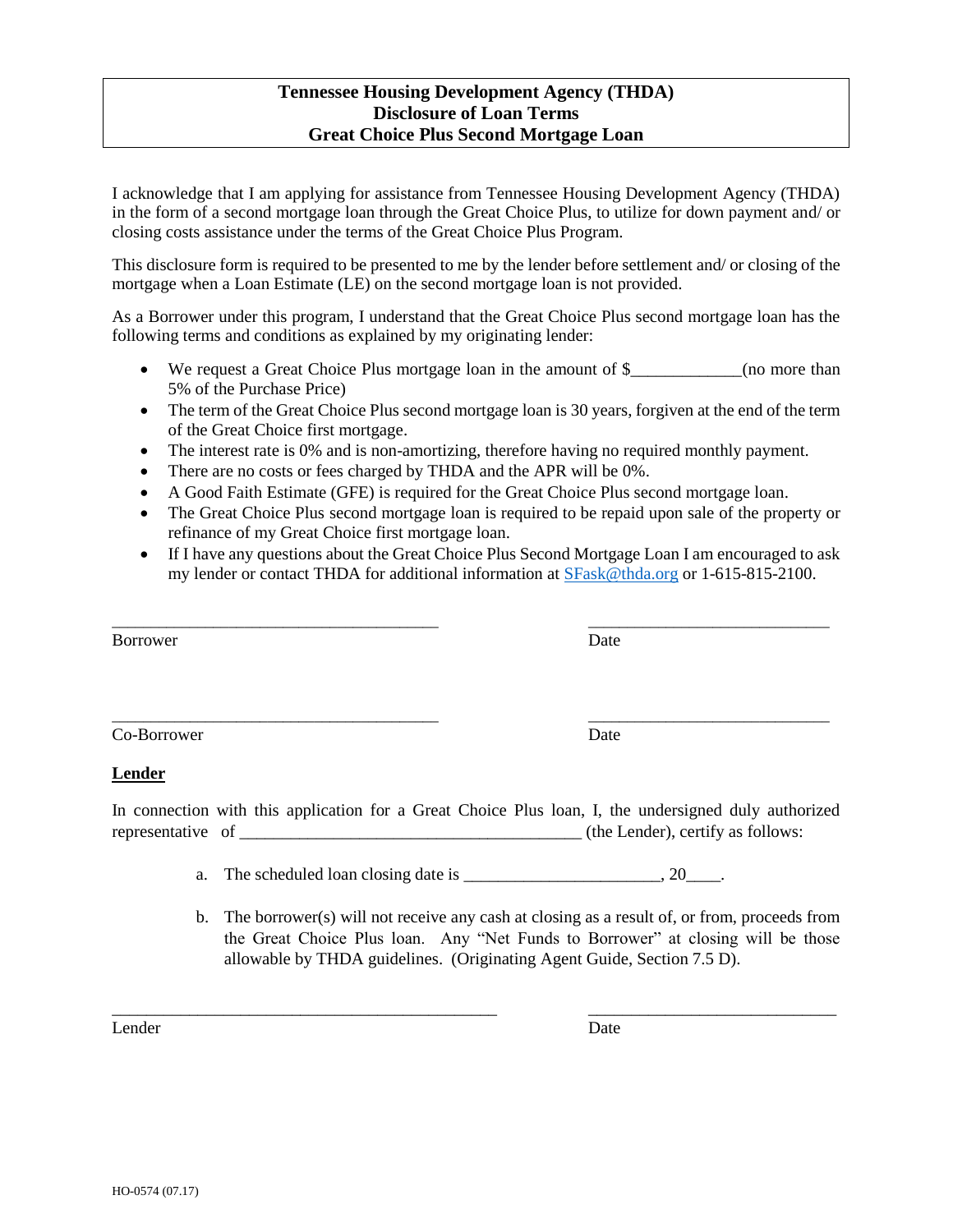#### **Tennessee Housing Development Agency Disclosure of Loan Terms Hardest Hit Fund Down Payment Assistance Loan Program**

I, the undersigned borrower ("Borrower(s)"), acknowledge that I am applying for assistance from Tennessee Housing Development Agency ("THDA") under THDA's Hardest Hit Fund Down Payment Assistance Loan Program ("HHF DPA Loan Program") in the form of a second mortgage loan ("HHF DPA Loan"), to utilize for down payment and/ or closing costs assistance.

This disclosure form is required to be presented to me by the lender handling this HHF DPA Loan for me ("my Lender") before settlement and/or closing of the HHF DPA Loan.

As a Borrower under the HHF DPA Loan Program, I understand that the HHF DPA Loan has the following terms and conditions and certify that each of the following terms and conditions were explained to me by the my Lender at a time prior to the closing of the HHF DPA Loan:

- I understand and consent to the disclosure of my personal information and information about the terms and status of my HHF DPA Loan to the U.S. Department of the Treasury.
- An HHF DPA Loan is only available in connection with a THDA Great Choice Loan.
- The amount of the HHF DPA Loan is \$15,000; the term is 10 years.
- The outstanding principal balance is forgiven at the rate of 20% per year in years 6-10 of the term.
- The interest rate is 0% and is non-amortizing, therefore no monthly payments are required.
- There are no costs or fees charged by THDA and the APR will be 0%.
- I have received a Good Faith Estimate in connection with the HHF DPA Loan. The HHF DPA Loan is secured by the same property that secures the Great Choice Loan and will be recorded in second position behind only the deed of trust for the Great Choice Loan and any encumbrances permitted in connection with the Great Choice Loan.
- A default under the Great Choice Loan I am obtaining in connection with this HHF DPA Loan is also a default under this HHF DPA Loan and, in connection with such default, the terms described herein may no longer apply.
- The HHF DPA Loan is due upon the sale of the property securing the Great Choice Loan and the HHF DPA Loan or upon the refinance of the Great Choice Loan.
- The HHF DPA Loan cannot be assigned or assumed.
- The property I am acquiring with the Great Choice Loan and the HHF DPA Loan is an existing housing unit and is not new construction.
- If I have any questions about the HHF DPA Loan I am encouraged to ask my Lender or contact THDA for additional information at [SFask@thda.org](mailto:SFask@thda.org) or 1-615-815-2100.

\_\_\_\_\_\_\_\_\_\_\_\_\_\_\_\_\_\_\_\_\_\_\_\_\_\_\_\_\_\_\_\_\_\_\_\_\_\_\_\_\_\_ \_\_\_\_\_\_\_\_\_\_\_\_\_\_\_\_\_\_\_\_\_\_\_\_\_\_\_\_\_\_\_

\_\_\_\_\_\_\_\_\_\_\_\_\_\_\_\_\_\_\_\_\_\_\_\_\_\_\_\_\_\_\_\_\_\_\_\_\_\_\_\_\_\_ \_\_\_\_\_\_\_\_\_\_\_\_\_\_\_\_\_\_\_\_\_\_\_\_\_\_\_\_\_\_\_

Borrower Date by the United States of the United States of the United States of the United States of the United States of the United States of the United States of the United States of the United States of the United State

Co-Borrower Date Date of the United States of the United States of the United States of the United States of the United States of the United States of the United States of the United States of the United States of the Unit

# **Lender**

In connection with this application for a HHF DPA Loan, I, the undersigned duly authorized representative of the Lender referenced in this Certification, certify as follows:

The Borrower(s) will not receive any cash at closing as a result of, or from, proceeds from the HHF DPA Loan. Any "Net Funds to Borrower" at closing will be only those allowed under the THDA Originating Agent Guide, Section 7.5 D.

\_\_\_\_\_\_\_\_\_\_\_\_\_\_\_\_\_\_\_\_\_\_\_\_\_\_\_\_\_\_\_\_\_\_\_\_\_\_\_\_\_ \_\_\_\_\_\_\_\_\_\_\_\_\_\_\_\_\_\_\_\_\_\_\_\_\_\_\_\_\_\_\_\_

Lender Date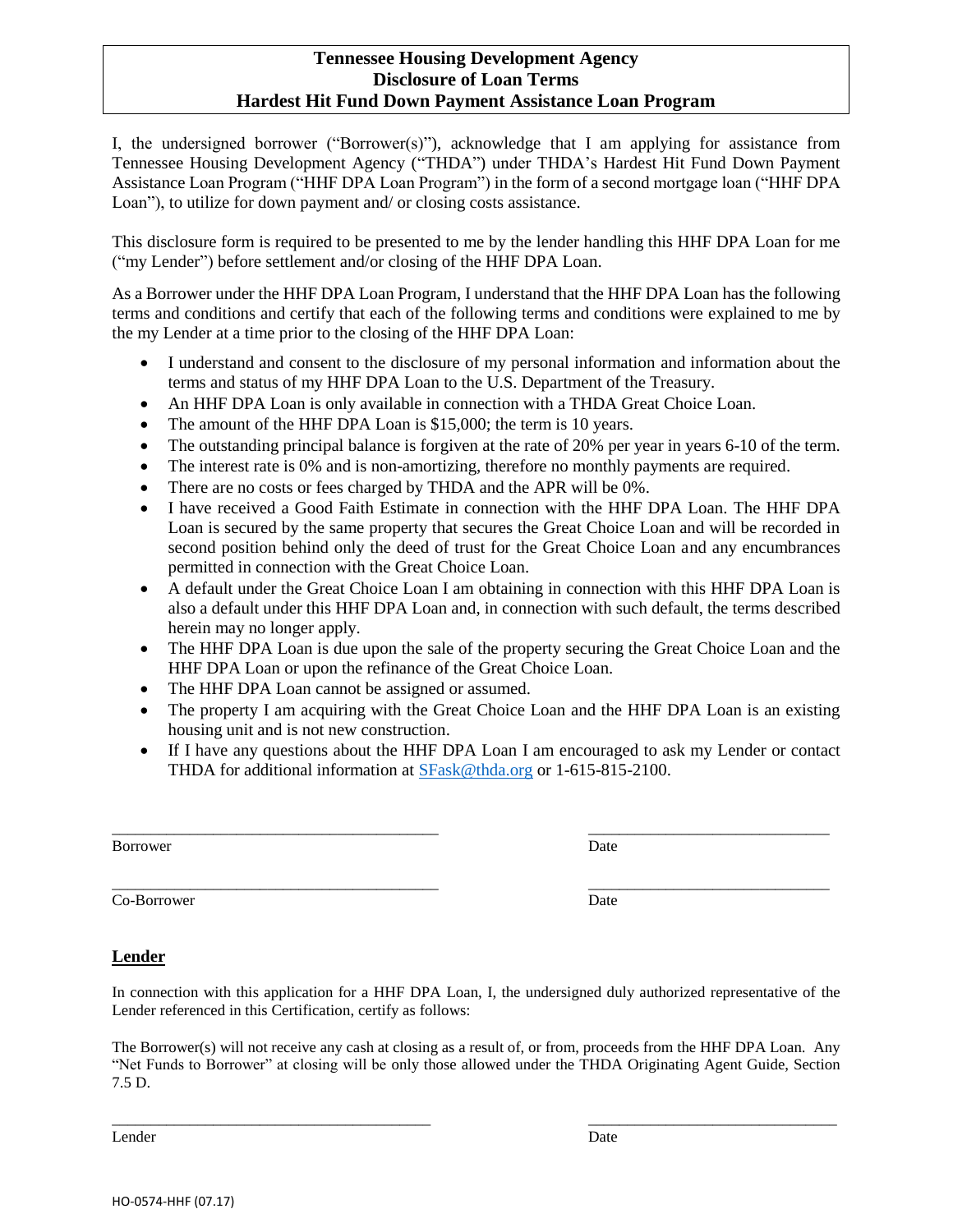# **SUBSTITUTE GFE FORM FOR THDA SUBORDINATES**

Second Mortgage Good Faith Estimate Disclosure

Great Choice Plus Mortgage Loan

| Name of Applicant(s): $\blacksquare$ | Application/Loan No:                              |
|--------------------------------------|---------------------------------------------------|
|                                      | Date Prepared:                                    |
| Property Address:                    | Prepared by: TENNESSEE HOUSING DEVELOPMENT AGENCY |
|                                      | 502 Deaderick St., Third Floor                    |
|                                      | Nashville, TN 37243                               |

The information provided below reflects estimates of the charges which you are likely to incur at the settlement of your loan. The fees listed are estimated – actual charges may be more or less. Your transaction may not involve a fee for every item listed. The numbers listed beside the estimates generally correspond to the numbered lines contained in the HUD-1 settlement statement which you will be receiving at settlement. The HUD-1 settlement statement will show you the actual cost for items paid at settlement.

|      | <b>Total Loan Amount: \$</b>           | <b>Interest Rate: 0%</b>                            | Term: 360 months                |                         |
|------|----------------------------------------|-----------------------------------------------------|---------------------------------|-------------------------|
| 800  | ITEMS PAYABLE IN CONNECTION WITH LOAN: |                                                     |                                 |                         |
| 801  | Loan Origination Fee                   |                                                     |                                 | \$                      |
| 802  | Loan Discount                          |                                                     |                                 |                         |
| 803  | Appraisal Fee                          |                                                     |                                 |                         |
| 804  | <b>Credit Report</b>                   |                                                     |                                 |                         |
| 805  | Lender's Inspection Fee                |                                                     |                                 |                         |
| 808  | Mortgage Broker Fee                    |                                                     |                                 |                         |
| 809  | Tax Related Service Fee                |                                                     |                                 |                         |
| 810  | Processing Fee                         |                                                     |                                 |                         |
| 811  | <b>Underwriting Fee</b>                |                                                     |                                 |                         |
| 812  | Wire Transfer Fee                      |                                                     |                                 |                         |
|      |                                        |                                                     |                                 |                         |
| 1100 | <b>TITLE CHARGES:</b>                  |                                                     |                                 |                         |
| 1101 | Closing or Escrow Fee                  |                                                     |                                 | $\mathcal{S}$           |
| 1105 | Document Preparation Fee               |                                                     |                                 |                         |
| 1106 | <b>Notary Fees</b>                     |                                                     |                                 |                         |
| 1107 | <b>Attorney Fees</b>                   |                                                     |                                 |                         |
| 1108 | Title Insurance                        |                                                     |                                 |                         |
|      |                                        |                                                     |                                 |                         |
| 1200 |                                        | <b>GOVERNMENT RECORDING &amp; TRANSFER CHARGES:</b> |                                 |                         |
| 1201 | <b>Recording Fees</b>                  |                                                     |                                 | \$                      |
| 1202 | City/County Stamps                     |                                                     |                                 |                         |
| 1203 | <b>State Tax Stamps</b>                |                                                     |                                 |                         |
|      |                                        |                                                     |                                 |                         |
| 1300 | ADDITIONAL SETTLEMENT CHARGES:         |                                                     |                                 |                         |
| 1202 | Pest Inspection                        |                                                     |                                 | $\mathcal{S}$           |
| 1203 | <b>THDA Grant</b>                      |                                                     |                                 | $($50.00)$ paid by THDA |
| 1204 | <b>Homebuyer Education</b>             | $(\$150.00)$ POC paid by THDA                       |                                 |                         |
|      |                                        |                                                     |                                 |                         |
|      |                                        |                                                     | <b>Estimated Closing Costs:</b> | \$                      |

You are not required to complete this agreement merely because you have received these disclosures or signed a loan application.

\_\_\_\_\_\_\_\_\_\_\_\_\_\_\_\_\_\_\_\_\_\_\_\_\_\_\_\_\_\_\_\_\_\_\_\_\_\_\_\_\_\_\_\_\_\_\_\_\_\_\_\_\_ \_\_\_\_\_\_\_\_\_\_\_\_\_\_\_\_\_\_\_\_\_\_\_\_\_\_\_\_\_\_\_\_\_\_\_\_\_\_\_\_\_\_\_\_\_\_\_\_\_\_

Applicant Signature Applicant Signature Applicant Signature Applicant Signature